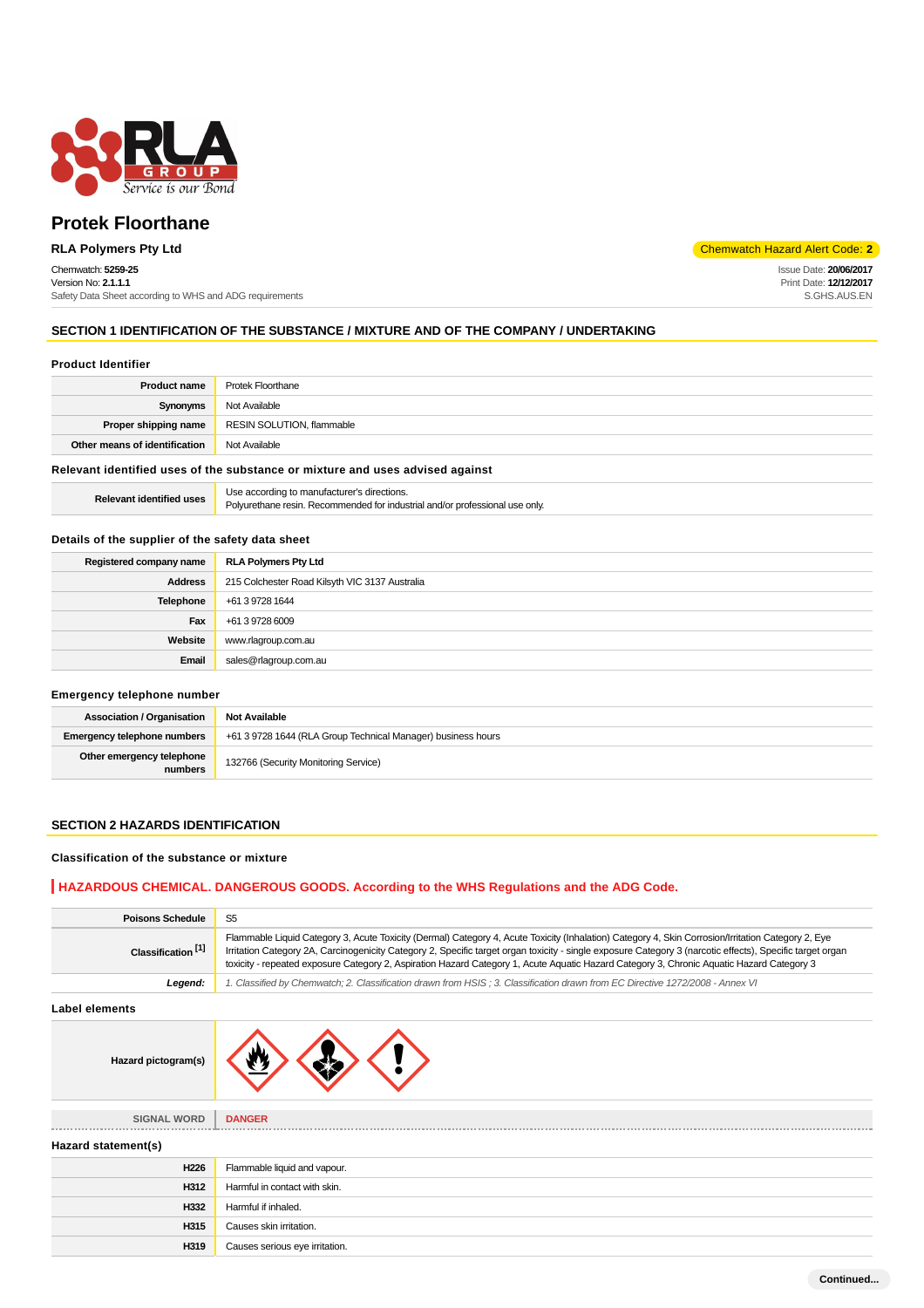| H351                                         | Suspected of causing cancer.                                       |
|----------------------------------------------|--------------------------------------------------------------------|
| H336                                         | May cause drowsiness or dizziness.                                 |
| H373                                         | May cause damage to organs through prolonged or repeated exposure. |
| H304                                         | May be fatal if swallowed and enters airways.                      |
| H412                                         | Harmful to aquatic life with long lasting effects.                 |
| <b>Precautionary statement(s) Prevention</b> |                                                                    |
| P <sub>201</sub>                             | Obtain special instructions before use.                            |
| P210                                         | Keep away from heat/sparks/open flames/hot surfaces. - No smoking. |

## **Precautionary statement(s) Response**

| P301+P310 | IF SWALLOWED: Immediately call a POISON CENTER or doctor/physician. |
|-----------|---------------------------------------------------------------------|
| P308+P313 | IF exposed or concerned: Get medical advice/attention.              |
| P331      | Do NOT induce vomiting.                                             |
| P362      | Take off contaminated clothing and wash before reuse.               |

#### **Precautionary statement(s) Storage**

| <b>DAN?</b><br><b>DOOP</b> | $\mathcal{L}_{\mathcal{L}}$<br>Keep cool.<br>hotilatod<br><b>nlace</b><br>.<br>$-1$ |
|----------------------------|-------------------------------------------------------------------------------------|
| DAN                        |                                                                                     |

## **Precautionary statement(s) Disposal**

**P501** Dispose of contents/container in accordance with local regulations.

**P260** Do not breathe dust/fume/gas/mist/vapours/spray.

**P271** Use in a well-ventilated area.

## **SECTION 3 COMPOSITION / INFORMATION ON INGREDIENTS**

#### **Substances**

See section below for composition of Mixtures

#### **Mixtures**

| <b>CAS No</b> | %[weight] | Name                                                    |
|---------------|-----------|---------------------------------------------------------|
| 1330-20-7     | $30 - 60$ | xylene                                                  |
| 100-41-4      | $10 - 20$ | ethylbenzene                                            |
| 108-65-6      | $5 - 10$  | propylene glycol monomethyl ether acetate, alpha-isomer |
| 25973-55-1    | $1 - 3$   | Tinuvin 328                                             |
| 5124-30-1     | $0.1 - 1$ | methylene bis(4-cyclohexylisocyanate)                   |
| 41556-26-7    | $0.1 - 1$ | bis(1,2,2,6,6-pentamethyl-4-piperidyl)sebacate          |
| 77-58-7       | < 0.3     | dibutyltin dilaurate                                    |
| 82919-37-7    | < 0.3     | methyl 1,2,2,6,6-pentamethyl-4-piperidyl sebacate       |
| Not Available | 10-30     | Ingredients determined not to be hazardous              |

#### **SECTION 4 FIRST AID MEASURES**

## **Description of first aid measures**

| <b>Eye Contact</b>  | If this product comes in contact with the eyes:<br>$\blacktriangleright$ Wash out immediately with fresh running water.<br>Ensure complete irrigation of the eye by keeping eyelids apart and away from eye and moving the eyelids by occasionally lifting the upper and lower lids.<br>► Seek medical attention without delay; if pain persists or recurs seek medical attention.                                                                                                                                                                   |
|---------------------|------------------------------------------------------------------------------------------------------------------------------------------------------------------------------------------------------------------------------------------------------------------------------------------------------------------------------------------------------------------------------------------------------------------------------------------------------------------------------------------------------------------------------------------------------|
| <b>Skin Contact</b> | ► Removal of contact lenses after an eye injury should only be undertaken by skilled personnel.<br>If skin contact occurs:<br>Inmediately remove all contaminated clothing, including footwear.<br>Flush skin and hair with running water (and soap if available).<br>▶ Seek medical attention in event of irritation.                                                                                                                                                                                                                               |
| Inhalation          | If fumes or combustion products are inhaled remove from contaminated area.<br>Lay patient down. Keep warm and rested.<br>Prostheses such as false teeth, which may block airway, should be removed, where possible, prior to initiating first aid procedures.<br>▶ Apply artificial respiration if not breathing, preferably with a demand valve resuscitator, bag-valve mask device, or pocket mask as trained. Perform CPR if<br>necessary.<br>Transport to hospital, or doctor.                                                                   |
| Ingestion           | If swallowed do <b>NOT</b> induce vomiting.<br>► If vomiting occurs, lean patient forward or place on left side (head-down position, if possible) to maintain open airway and prevent aspiration.<br>• Observe the patient carefully.<br>► Never give liquid to a person showing signs of being sleepy or with reduced awareness; i.e. becoming unconscious.<br>Give water to rinse out mouth, then provide liquid slowly and as much as casualty can comfortably drink.<br>$\blacktriangleright$ Seek medical advice.<br>Avoid giving milk or oils. |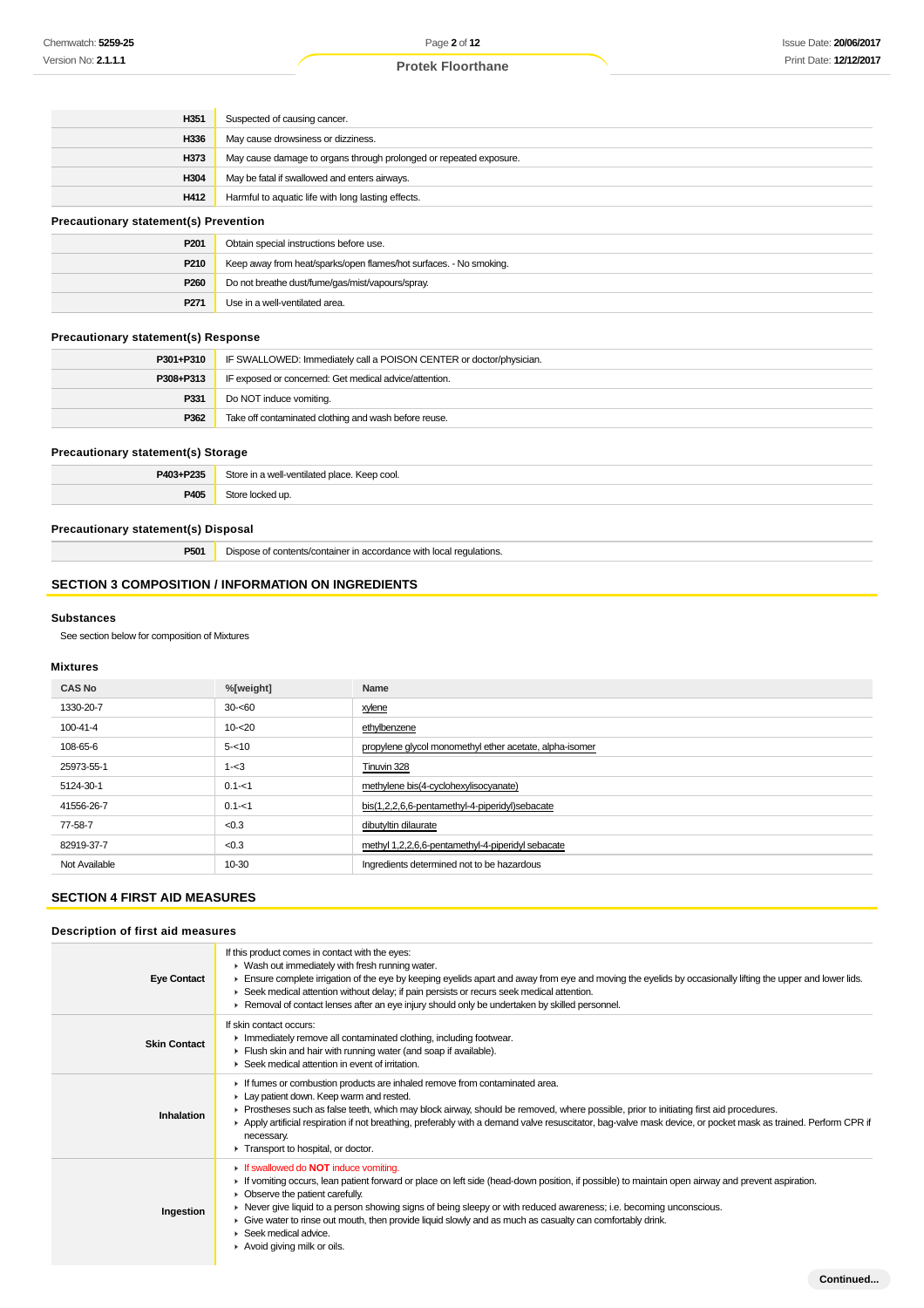Avoid giving alcohol. If spontaneous vomiting appears imminent or occurs, hold patient's head down, lower than their hips to help avoid possible aspiration of vomitus.

#### **Indication of any immediate medical attention and special treatment needed**

Any material aspirated during vomiting may produce lung injury. Therefore emesis should not be induced mechanically or pharmacologically. Mechanical means should be used if it is considered necessary to evacuate the stomach contents; these include gastric lavage after endotracheal intubation. If spontaneous vomiting has occurred after ingestion, the patient should be monitored for difficult breathing, as adverse effects of aspiration into the lungs may be delayed up to 48 hours.

- For acute or short term repeated exposures to xylene:
- Gastro-intestinal absorption is significant with ingestions. For ingestions exceeding 1-2 ml (xylene)/kg, intubation and lavage with cuffed endotracheal tube is recommended. The use of charcoal and cathartics is equivocal.
- Pulmonary absorption is rapid with about 60-65% retained at rest.
- Primary threat to life from ingestion and/or inhalation, is respiratory failure.
- ▶ Patients should be quickly evaluated for signs of respiratory distress (e.g. cyanosis, tachypnoea, intercostal retraction, obtundation) and given oxygen. Patients with inadequate tidal volumes or poor arterial blood gases (pO2 < 50 mm Hg or pCO2 > 50 mm Hg) should be intubated.
- ▶ Arrhythmias complicate some hydrocarbon ingestion and/or inhalation and electrocardiographic evidence of myocardial injury has been reported; intravenous lines and cardiac monitors should be established in obviously symptomatic patients. The lungs excrete inhaled solvents, so that hyperventilation improves clearance.
- A chest x-ray should be taken immediately after stabilisation of breathing and circulation to document aspiration and detect the presence of pneumothorax.
- Epinephrine (adrenalin) is not recommended for treatment of bronchospasm because of potential myocardial sensitisation to catecholamines. Inhaled cardioselective bronchodilators (e.g. Alupent, Salbutamol) are the preferred agents, with aminophylline a second choice.

BIOLOGICAL EXPOSURE INDEX - BEI

These represent the determinants observed in specimens collected from a healthy worker exposed at the Exposure Standard (ES or TLV):

| Determinant                    | Index                | Sampling Time       | Comments |
|--------------------------------|----------------------|---------------------|----------|
| Methylhippu-ric acids in urine | 1.5 gm/gm creatinine | End of shift        |          |
|                                | 2 mg/min             | Last 4 hrs of shift |          |

## **SECTION 5 FIREFIGHTING MEASURES**

#### **Extinguishing media**

- $F<sub>o</sub>$ am.
- Dry chemical powder.
- BCF (where regulations permit).
- Carbon dioxide.

#### **Special hazards arising from the substrate or mixture**

| <b>Fire Incompatibility</b>    | Avoid contamination with oxidising agents i.e. nitrates, oxidising acids, chlorine bleaches, pool chlorine etc. as ignition may result                                                                                                                                                                                                                                                                                                        |  |  |
|--------------------------------|-----------------------------------------------------------------------------------------------------------------------------------------------------------------------------------------------------------------------------------------------------------------------------------------------------------------------------------------------------------------------------------------------------------------------------------------------|--|--|
| <b>Advice for firefighters</b> |                                                                                                                                                                                                                                                                                                                                                                                                                                               |  |  |
| <b>Fire Fighting</b>           | Alert Fire Brigade and tell them location and nature of hazard.<br>• May be violently or explosively reactive.<br>▶ Wear breathing apparatus plus protective gloves.<br>▶ Prevent, by any means available, spillage from entering drains or water course.                                                                                                                                                                                     |  |  |
| <b>Fire/Explosion Hazard</b>   | Liquid and vapour are flammable.<br>• Moderate fire hazard when exposed to heat or flame.<br>• Vapour forms an explosive mixture with air.<br>• Moderate explosion hazard when exposed to heat or flame.<br>Combustion products include:<br>carbon dioxide (CO2)<br>carbon monoxide (CO)<br>isocyanates<br>and minor amounts of<br>hydrogen cyanide<br>nitrogen oxides (NOx)<br>other pyrolysis products typical of burning organic material. |  |  |
| <b>HAZCHEM</b>                 | $-3Y$                                                                                                                                                                                                                                                                                                                                                                                                                                         |  |  |
|                                |                                                                                                                                                                                                                                                                                                                                                                                                                                               |  |  |

## **SECTION 6 ACCIDENTAL RELEASE MEASURES**

#### **Personal precautions, protective equipment and emergency procedures**

See section 8

## **Environmental precautions**

See section 12

#### **Methods and material for containment and cleaning up**

| <b>Minor Spills</b> | Remove all ignition sources.<br>• Clean up all spills immediately.<br>Avoid breathing vapours and contact with skin and eves.<br>$\blacktriangleright$ Control personal contact with the substance, by using protective equipment. |
|---------------------|------------------------------------------------------------------------------------------------------------------------------------------------------------------------------------------------------------------------------------|
|---------------------|------------------------------------------------------------------------------------------------------------------------------------------------------------------------------------------------------------------------------------|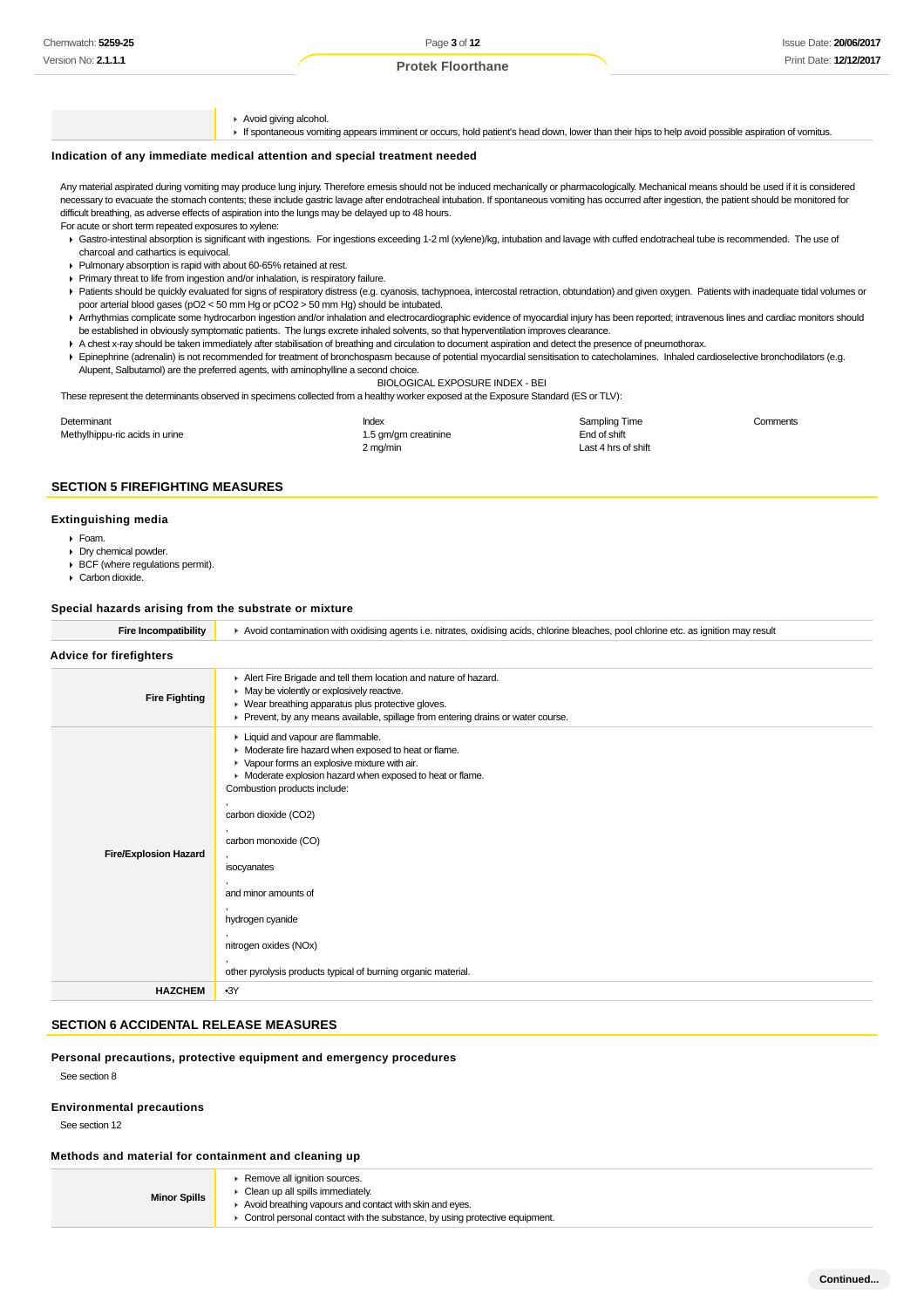| Clear area of personnel and move upwind.<br>Alert Fire Brigade and tell them location and nature of hazard.<br><b>Major Spills</b><br>• May be violently or explosively reactive.<br>▶ Wear breathing apparatus plus protective gloves. |  |
|-----------------------------------------------------------------------------------------------------------------------------------------------------------------------------------------------------------------------------------------|--|
|-----------------------------------------------------------------------------------------------------------------------------------------------------------------------------------------------------------------------------------------|--|

Personal Protective Equipment advice is contained in Section 8 of the SDS.

# **SECTION 7 HANDLING AND STORAGE**

| Precautions for safe handling |                                                                                                                                                                                                                                                                                                                                                                                                                                                                                                                                                                                                                                                                                                                                                                                                                                                                                  |
|-------------------------------|----------------------------------------------------------------------------------------------------------------------------------------------------------------------------------------------------------------------------------------------------------------------------------------------------------------------------------------------------------------------------------------------------------------------------------------------------------------------------------------------------------------------------------------------------------------------------------------------------------------------------------------------------------------------------------------------------------------------------------------------------------------------------------------------------------------------------------------------------------------------------------|
| Safe handling                 | • Containers, even those that have been emptied, may contain explosive vapours.<br>► Do NOT cut, drill, grind, weld or perform similar operations on or near containers.<br>DO NOT allow clothing wet with material to stay in contact with skin<br>Electrostatic discharge may be generated during pumping - this may result in fire.<br>$\blacktriangleright$ Ensure electrical continuity by bonding and grounding (earthing) all equipment.<br>Execution Restrict line velocity during pumping in order to avoid generation of electrostatic discharge (<=1 m/sec until fill pipe submerged to twice its diameter,<br>then $\leq$ 7 m/sec).<br>Avoid splash filling.<br>Avoid all personal contact, including inhalation.<br>• Wear protective clothing when risk of overexposure occurs.<br>• Use in a well-ventilated area.<br>Prevent concentration in hollows and sumps. |
| Other information             | Store in original containers in approved flammable liquid storage area.<br>► Store away from incompatible materials in a cool, dry, well-ventilated area.<br>DO NOT store in pits, depressions, basements or areas where vapours may be trapped.<br>▶ No smoking, naked lights, heat or ignition sources.                                                                                                                                                                                                                                                                                                                                                                                                                                                                                                                                                                        |

## **Conditions for safe storage, including any incompatibilities**

| Suitable container      | • Packing as supplied by manufacturer.<br>Plastic containers may only be used if approved for flammable liquid.<br>• Check that containers are clearly labelled and free from leaks.<br>For low viscosity materials (i): Drums and jerry cans must be of the non-removable head type. (ii): Where a can is to be used as an inner package, the<br>can must have a screwed enclosure.<br>► For materials with a viscosity of at least 2680 cSt. (23 deg. C)<br>For manufactured product having a viscosity of at least 250 cSt.                                                                                                                                                                                                                                                                                                                                                                                                                                                                                                                                                                                                                                                                                                                                                                           |
|-------------------------|----------------------------------------------------------------------------------------------------------------------------------------------------------------------------------------------------------------------------------------------------------------------------------------------------------------------------------------------------------------------------------------------------------------------------------------------------------------------------------------------------------------------------------------------------------------------------------------------------------------------------------------------------------------------------------------------------------------------------------------------------------------------------------------------------------------------------------------------------------------------------------------------------------------------------------------------------------------------------------------------------------------------------------------------------------------------------------------------------------------------------------------------------------------------------------------------------------------------------------------------------------------------------------------------------------|
| Storage incompatibility | For alkyl aromatics:<br>The alkyl side chain of aromatic rings can undergo oxidation by several mechanisms. The most common and dominant one is the attack by oxidation at<br>benzylic carbon as the intermediate formed is stabilised by resonance structure of the ring.<br>Following reaction with oxygen and under the influence of sunlight, a hydroperoxide at the alpha-position to the aromatic ring, is the primary oxidation<br>product formed (provided a hydrogen atom is initially available at this position) - this product is often short-lived but may be stable dependent on the<br>nature of the aromatic substitution; a secondary C-H bond is more easily attacked than a primary C-H bond whilst a tertiary C-H bond is even more<br>susceptible to attack by oxygen<br>• Monoalkylbenzenes may subsequently form monocarboxylic acids; alkyl naphthalenes mainly produce the corresponding naphthalene carboxylic acids.<br>▶ Oxidation in the presence of transition metal salts not only accelerates but also selectively decomposes the hydroperoxides.<br>► Vigorous reactions, sometimes amounting to explosions, can result from the contact between aromatic rings and strong oxidising agents.<br>Aromatics can react exothermically with bases and with diazo compounds. |

## **SECTION 8 EXPOSURE CONTROLS / PERSONAL PROTECTION**

## **Control parameters**

#### **OCCUPATIONAL EXPOSURE LIMITS (OEL)**

## **INGREDIENT DATA**

| Source                       | Ingredient                                                 | Material name                              | <b>TWA</b>             | <b>STEL</b>                    | Peak             | <b>Notes</b>     |
|------------------------------|------------------------------------------------------------|--------------------------------------------|------------------------|--------------------------------|------------------|------------------|
| Australia Exposure Standards | xylene                                                     | Xylene (o-, m-, p- isomers)                | 350 mg/m3 / 80<br>ppm  | 655 mg/m3 / 150<br>ppm         | Not<br>Available | Not<br>Available |
| Australia Exposure Standards | ethylbenzene                                               | Ethyl benzene                              | 434 mg/m3 / 100<br>ppm | 543 mg/m3 / 125<br>ppm         | Not<br>Available | Not<br>Available |
| Australia Exposure Standards | propylene glycol monomethyl ether acetate,<br>alpha-isomer | 1-Methoxy-2-propanol acetate               | 274 mg/m3 / 50<br>ppm  | 548 mg/m3 / 100<br>ppm         | Not<br>Available | Not<br>Available |
| Australia Exposure Standards | methylene bis(4-cyclohexylisocyanate)                      | Methylene bis(4-cyclo-<br>hexylisocyanate) | Not Available          | Not Available                  | Not<br>Available | Not<br>Available |
| Australia Exposure Standards | dibutyltin dilaurate                                       | Tin, organic compounds (as<br>Sn)          | $0.1 \text{ mg/m}$ 3   | $0.2 \text{ mg/m}3 / -$<br>ppm | Not<br>Available | Not<br>Available |

**EMERGENCY LIMITS**

| Ingredient                                                 | <b>Material name</b>                                                                 | TEEL-1             | TEEL-2              | TEEL-3        |
|------------------------------------------------------------|--------------------------------------------------------------------------------------|--------------------|---------------------|---------------|
| xylene                                                     | Xylenes                                                                              | Not Available      | Not Available       | Not Available |
| ethylbenzene                                               | Ethyl benzene                                                                        | Not Available      | Not Available       | Not Available |
| propylene glycol monomethyl ether<br>acetate, alpha-isomer | Propylene glycol monomethyl ether acetate, alpha-isomer; (1-Methoxypropyl-2-acetate) | Not Available      | Not Available       | Not Available |
| propylene glycol monomethyl ether<br>acetate, alpha-isomer | Propylene glycol monomethyl ether acetate, beta-isomer; (2-Methoxypropoyl-1-acetate) | Not Available      | Not Available       | Not Available |
| methylene bis(4-<br>cyclohexylisocyanate)                  | Methylene bis(4-isocyanatocyclohexane), 1,1'-                                        | $0.015$ ppm        | $0.29$ ppm          | 1.7 ppm       |
| dibutyltin dilaurate                                       | Dibutyltin dilaurate; (Dibutylbis(lauroyloxy)stannane)                               | $1.1 \text{ mg/m}$ | $8 \,\mathrm{mq/m}$ | 48 mg/m3      |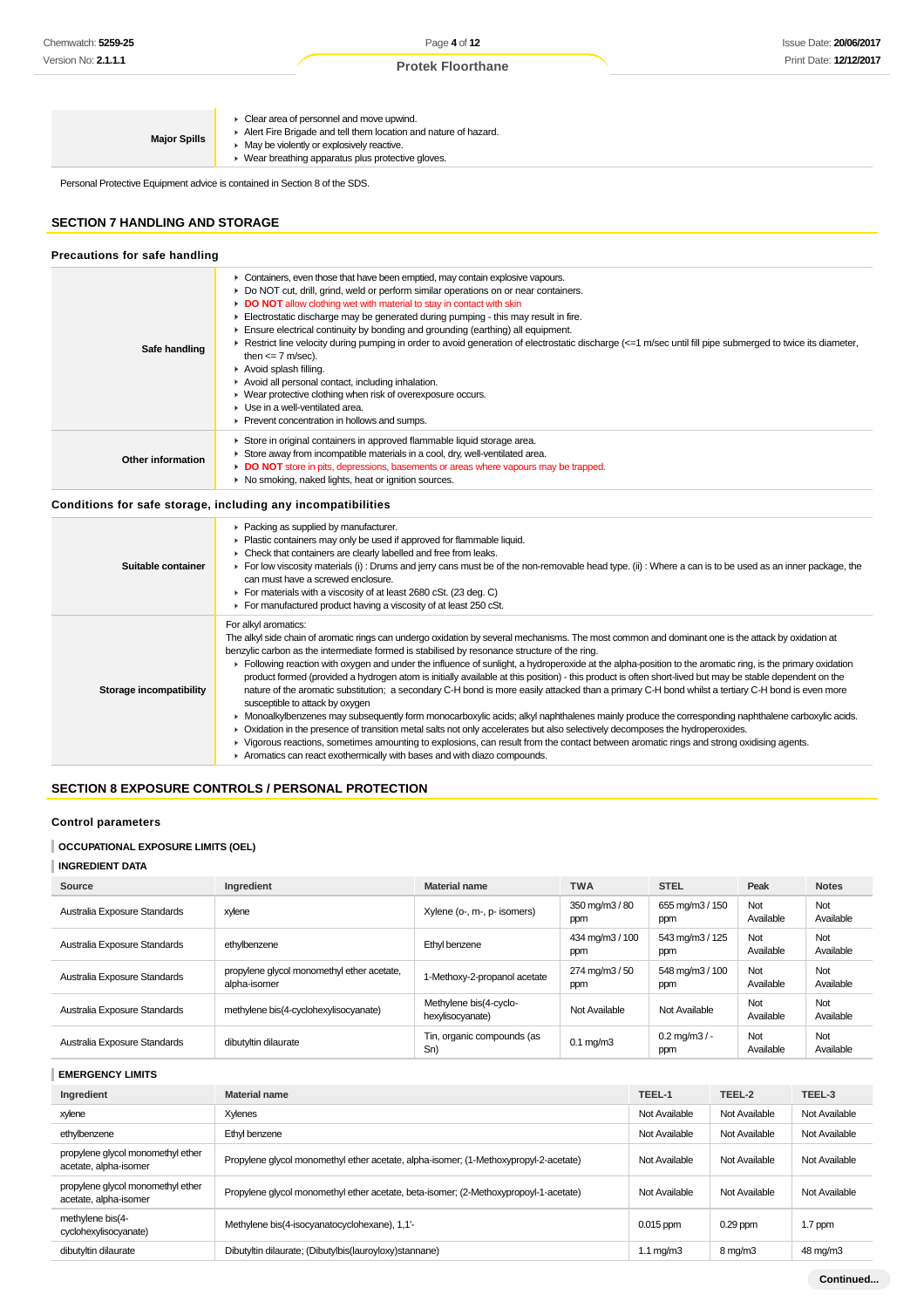| Ingredient                                                 | <b>Original IDLH</b> | <b>Revised IDLH</b> |
|------------------------------------------------------------|----------------------|---------------------|
| xylene                                                     | 900 ppm              | Not Available       |
| ethylbenzene                                               | 800 [LEL] ppm        | Not Available       |
| propylene glycol monomethyl ether<br>acetate, alpha-isomer | Not Available        | Not Available       |
| Tinuvin 328                                                | Not Available        | Not Available       |
| methylene bis(4-<br>cyclohexylisocyanate)                  | Not Available        | Not Available       |
| bis(1,2,2,6,6-pentamethyl-<br>4-piperidyl)sebacate         | Not Available        | Not Available       |
| dibutyltin dilaurate                                       | $25 \text{ mg/m}$ 3  | Not Available       |
| methyl 1,2,2,6,6-pentamethyl-<br>4-piperidyl sebacate      | Not Available        | Not Available       |
| Ingredients determined not to be<br>hazardous              | Not Available        | Not Available       |

#### **Exposure controls**

| <b>Personal protection</b><br>Safety glasses with side shields.<br>Chemical goggles.<br>Eye and face protection<br>• Contact lenses may pose a special hazard; soft contact lenses may absorb and concentrate irritants. A written policy document, describing the wearing<br>of lenses or restrictions on use, should be created for each workplace or task.<br><b>Skin protection</b><br>See Hand protection below<br>▶ Wear chemical protective gloves, e.g. PVC.<br>▶ Wear safety footwear or safety gumboots, e.g. Rubber<br>The selection of suitable gloves does not only depend on the material, but also on further marks of quality which vary from manufacturer to manufacturer.<br>Where the chemical is a preparation of several substances, the resistance of the glove material can not be calculated in advance and has therefore to be<br>Hands/feet protection<br>checked prior to the application.<br>The exact break through time for substances has to be obtained from the manufacturer of the protective gloves and has to be observed when making a final<br>choice.<br>Personal hygiene is a key element of effective hand care.<br><b>Body protection</b><br>See Other protection below<br>$\triangleright$ Overalls.<br>PVC Apron.<br>PVC protective suit may be required if exposure severe.<br>Eyewash unit.<br>Some plastic personal protective equipment (PPE) (e.g. gloves, aprons, overshoes) are not recommended as they may produce static<br>Other protection<br>electricity.<br>For large scale or continuous use wear tight-weave non-static clothing (no metallic fasteners, cuffs or pockets).<br>Non sparking safety or conductive footwear should be considered. Conductive footwear describes a boot or shoe with a sole made from a<br>conductive compound chemically bound to the bottom components, for permanent control to electrically ground the foot an shall dissipate static<br>electricity from the body to reduce the possibility of ignition of volatile compounds.<br><b>Thermal hazards</b><br>Not Available | Appropriate engineering<br>controls | Engineering controls are used to remove a hazard or place a barrier between the worker and the hazard. Well-designed engineering controls can be<br>highly effective in protecting workers and will typically be independent of worker interactions to provide this high level of protection.<br>The basic types of engineering controls are:<br>Process controls which involve changing the way a job activity or process is done to reduce the risk.<br>Enclosure and/or isolation of emission source which keeps a selected hazard "physically" away from the worker and ventilation that strategically "adds" and<br>"removes" air in the work environment. |
|------------------------------------------------------------------------------------------------------------------------------------------------------------------------------------------------------------------------------------------------------------------------------------------------------------------------------------------------------------------------------------------------------------------------------------------------------------------------------------------------------------------------------------------------------------------------------------------------------------------------------------------------------------------------------------------------------------------------------------------------------------------------------------------------------------------------------------------------------------------------------------------------------------------------------------------------------------------------------------------------------------------------------------------------------------------------------------------------------------------------------------------------------------------------------------------------------------------------------------------------------------------------------------------------------------------------------------------------------------------------------------------------------------------------------------------------------------------------------------------------------------------------------------------------------------------------------------------------------------------------------------------------------------------------------------------------------------------------------------------------------------------------------------------------------------------------------------------------------------------------------------------------------------------------------------------------------------------------------------------------------------------------------------------------------------------------|-------------------------------------|-----------------------------------------------------------------------------------------------------------------------------------------------------------------------------------------------------------------------------------------------------------------------------------------------------------------------------------------------------------------------------------------------------------------------------------------------------------------------------------------------------------------------------------------------------------------------------------------------------------------------------------------------------------------|
|                                                                                                                                                                                                                                                                                                                                                                                                                                                                                                                                                                                                                                                                                                                                                                                                                                                                                                                                                                                                                                                                                                                                                                                                                                                                                                                                                                                                                                                                                                                                                                                                                                                                                                                                                                                                                                                                                                                                                                                                                                                                        |                                     |                                                                                                                                                                                                                                                                                                                                                                                                                                                                                                                                                                                                                                                                 |
|                                                                                                                                                                                                                                                                                                                                                                                                                                                                                                                                                                                                                                                                                                                                                                                                                                                                                                                                                                                                                                                                                                                                                                                                                                                                                                                                                                                                                                                                                                                                                                                                                                                                                                                                                                                                                                                                                                                                                                                                                                                                        |                                     |                                                                                                                                                                                                                                                                                                                                                                                                                                                                                                                                                                                                                                                                 |
|                                                                                                                                                                                                                                                                                                                                                                                                                                                                                                                                                                                                                                                                                                                                                                                                                                                                                                                                                                                                                                                                                                                                                                                                                                                                                                                                                                                                                                                                                                                                                                                                                                                                                                                                                                                                                                                                                                                                                                                                                                                                        |                                     |                                                                                                                                                                                                                                                                                                                                                                                                                                                                                                                                                                                                                                                                 |
|                                                                                                                                                                                                                                                                                                                                                                                                                                                                                                                                                                                                                                                                                                                                                                                                                                                                                                                                                                                                                                                                                                                                                                                                                                                                                                                                                                                                                                                                                                                                                                                                                                                                                                                                                                                                                                                                                                                                                                                                                                                                        |                                     |                                                                                                                                                                                                                                                                                                                                                                                                                                                                                                                                                                                                                                                                 |
|                                                                                                                                                                                                                                                                                                                                                                                                                                                                                                                                                                                                                                                                                                                                                                                                                                                                                                                                                                                                                                                                                                                                                                                                                                                                                                                                                                                                                                                                                                                                                                                                                                                                                                                                                                                                                                                                                                                                                                                                                                                                        |                                     |                                                                                                                                                                                                                                                                                                                                                                                                                                                                                                                                                                                                                                                                 |
|                                                                                                                                                                                                                                                                                                                                                                                                                                                                                                                                                                                                                                                                                                                                                                                                                                                                                                                                                                                                                                                                                                                                                                                                                                                                                                                                                                                                                                                                                                                                                                                                                                                                                                                                                                                                                                                                                                                                                                                                                                                                        |                                     |                                                                                                                                                                                                                                                                                                                                                                                                                                                                                                                                                                                                                                                                 |
|                                                                                                                                                                                                                                                                                                                                                                                                                                                                                                                                                                                                                                                                                                                                                                                                                                                                                                                                                                                                                                                                                                                                                                                                                                                                                                                                                                                                                                                                                                                                                                                                                                                                                                                                                                                                                                                                                                                                                                                                                                                                        |                                     |                                                                                                                                                                                                                                                                                                                                                                                                                                                                                                                                                                                                                                                                 |

## **Recommended material(s)**

**GLOVE SELECTION INDEX**

Glove selection is based on a modified presentation of the:

 **"Forsberg Clothing Performance Index".**

 The effect(s) of the following substance(s) are taken into account in the **computergenerated** selection:

#### Protek Floorthane

| <b>Material</b>       | CPI |
|-----------------------|-----|
| <b>BUTYL</b>          | C   |
| <b>BUTYL/NEOPRENE</b> | C   |
| <b>HYPALON</b>        | C   |
| NAT+NEOPR+NITRILE     | C   |
| NATURAL+NEOPRENE      | C   |
| <b>NEOPRENE</b>       | C   |
| NEOPRENE/NATURAL      | C   |
| <b>NITRILE</b>        | C   |
| NITRILE+PVC           | C   |

## **Respiratory protection**

Type A-P Filter of sufficient capacity. (AS/NZS 1716 & 1715, EN 143:2000 & 149:2001, ANSI Z88 or national equivalent)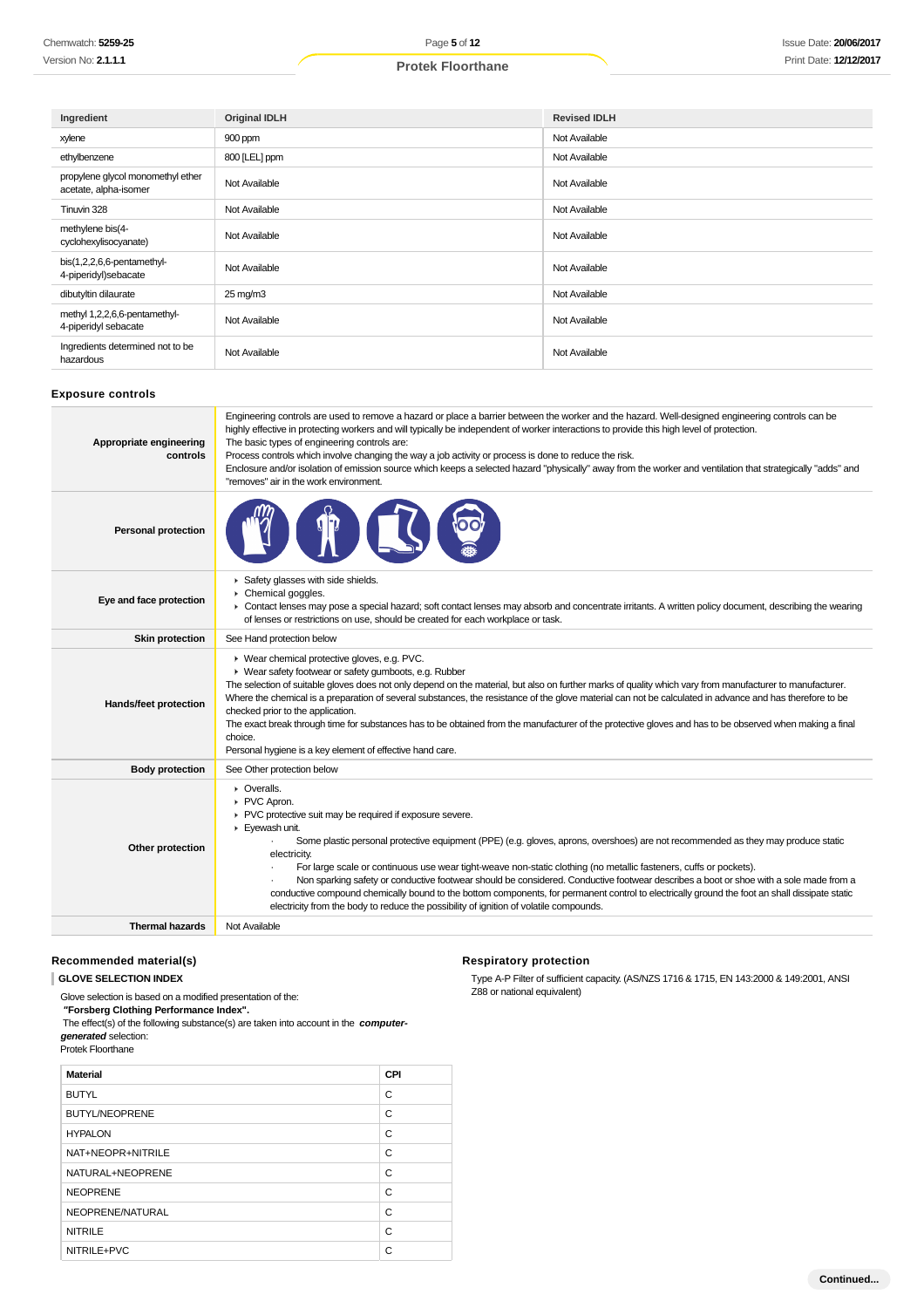| PE/EVAL/PE    | C |
|---------------|---|
| <b>PVA</b>    | C |
| <b>PVC</b>    | C |
| PVDC/PE/PVDC  | C |
| <b>TEFLON</b> | C |
| <b>VITON</b>  | C |

\* CPI - Chemwatch Performance Index

A: Best Selection

B: Satisfactory; may degrade after 4 hours continuous immersion

C: Poor to Dangerous Choice for other than short term immersion

**NOTE**: As a series of factors will influence the actual performance of the glove, a final

selection must be based on detailed observation. - \* Where the glove is to be used on a short term, casual or infrequent basis, factors such as "feel" or convenience (e.g. disposability), may dictate a choice of gloves which might otherwise be unsuitable following long-term or frequent use. A qualified practitioner should be consulted. Where the concentration of gas/particulates in the breathing zone, approaches or exceeds the "Exposure Standard" (or ES), respiratory protection is required.

Degree of protection varies with both face-piece and Class of filter; the nature of protection varies with Type of filter.

| <b>Required Minimum</b><br><b>Protection Factor</b> | <b>Half-Face</b><br>Respirator | <b>Full-Face</b><br>Respirator    | <b>Powered Air</b><br>Respirator       |
|-----------------------------------------------------|--------------------------------|-----------------------------------|----------------------------------------|
| up to $10 \times ES$                                | A-AUS P2                       |                                   | A-PAPR-AUS /<br>Class 1 P <sub>2</sub> |
| up to $50 \times ES$                                | ۰                              | A-AUS / Class 1<br>P <sub>2</sub> | ۰                                      |
| up to $100 \times ES$                               | ۰                              | $A-2P2$                           | A-PAPR-2 P2 $\land$                    |

#### ^ - Full-face

A(All classes) = Organic vapours, B AUS or B1 = Acid gasses, B2 = Acid gas or hydrogen cyanide(HCN), B3 = Acid gas or hydrogen cyanide(HCN), E = Sulfur dioxide(SO2), G = Agricultural chemicals, K = Ammonia(NH3), Hg = Mercury, NO = Oxides of nitrogen, MB = Methyl bromide, AX = Low boiling point organic compounds(below 65 degC)

Cartridge respirators should never be used for emergency ingress or in areas of unknown vapour concentrations or oxygen content. The wearer must be warned to leave the contaminated area immediately on detecting any odours through the respirator. The odour may indicate that the mask is not functioning properly, that the vapour concentration is too high, or that the mask is not properly fitted. Because of these limitations, only restricted use of cartridge respirators is considered appropriate.

#### **SECTION 9 PHYSICAL AND CHEMICAL PROPERTIES**

#### **Information on basic physical and chemical properties**

**Appearance** Clear amber colour flammable liquid with aromatic petroleum distillates odour; not miscible with water. Miscible in most organic solvents.

| <b>Physical state</b>                           | Liquid         | Relative density (Water = $1$ )            | 0.98           |
|-------------------------------------------------|----------------|--------------------------------------------|----------------|
| Odour                                           | Not Available  | Partition coefficient n-octanol /<br>water | Not Available  |
| <b>Odour threshold</b>                          | Not Available  | Auto-ignition temperature (°C)             | Not Available  |
| pH (as supplied)                                | Not Applicable | <b>Decomposition temperature</b>           | Not Available  |
| Melting point / freezing point<br>(°C)          | Not Available  | Viscosity (cSt)                            | 56             |
| Initial boiling point and boiling<br>range (°C) | 137-143        | Molecular weight (g/mol)                   | Not Applicable |
| Flash point (°C)                                | 29             | <b>Taste</b>                               | Not Available  |
| <b>Evaporation rate</b>                         | $0.7$ BuAC = 1 | <b>Explosive properties</b>                | Not Available  |
| Flammability                                    | Flammable.     | <b>Oxidising properties</b>                | Not Available  |
| Upper Explosive Limit (%)                       | 7.7            | Surface Tension (dyn/cm or<br>mN/m)        | Not Available  |
| Lower Explosive Limit (%)                       | 1.1            | <b>Volatile Component (%vol)</b>           | Not Available  |
| Vapour pressure (kPa)                           | 5.2            | Gas group                                  | Not Available  |
| Solubility in water (g/L)                       | Immiscible     | pH as a solution (1%)                      | Not Available  |
| Vapour density (Air = 1)                        | 3.7            | VOC g/L                                    | Not Available  |

#### **SECTION 10 STABILITY AND REACTIVITY**

| Reactivity                                   | See section 7                                                                                                                        |
|----------------------------------------------|--------------------------------------------------------------------------------------------------------------------------------------|
| <b>Chemical stability</b>                    | • Unstable in the presence of incompatible materials.<br>▶ Product is considered stable.<br>Hazardous polymerisation will not occur. |
| <b>Possibility of hazardous</b><br>reactions | See section 7                                                                                                                        |
| <b>Conditions to avoid</b>                   | See section 7                                                                                                                        |
| Incompatible materials                       | See section 7                                                                                                                        |
| <b>Hazardous decomposition</b><br>products   | See section 5                                                                                                                        |

#### **SECTION 11 TOXICOLOGICAL INFORMATION**

#### **Information on toxicological effects**

| <b>Inhaled</b> | There is some evidence to suggest that the material can cause respiratory irritation in some persons. The body's response to such irritation can cause<br>further lung damage.<br>Inhalation hazard is increased at higher temperatures.<br>Central nervous system (CNS) depression may include general discomfort, symptoms of giddiness, headache, dizziness, nausea, anaesthetic effects,<br>slowed reaction time, slurred speech and may progress to unconsciousness. Serious poisonings may result in respiratory depression and may be fatal.<br>Inhalation of high concentrations of gas/vapour causes lung irritation with coughing and nausea, central nervous depression with headache and dizziness,<br>slowing of reflexes, fatigue and inco-ordination. |
|----------------|----------------------------------------------------------------------------------------------------------------------------------------------------------------------------------------------------------------------------------------------------------------------------------------------------------------------------------------------------------------------------------------------------------------------------------------------------------------------------------------------------------------------------------------------------------------------------------------------------------------------------------------------------------------------------------------------------------------------------------------------------------------------|
|                |                                                                                                                                                                                                                                                                                                                                                                                                                                                                                                                                                                                                                                                                                                                                                                      |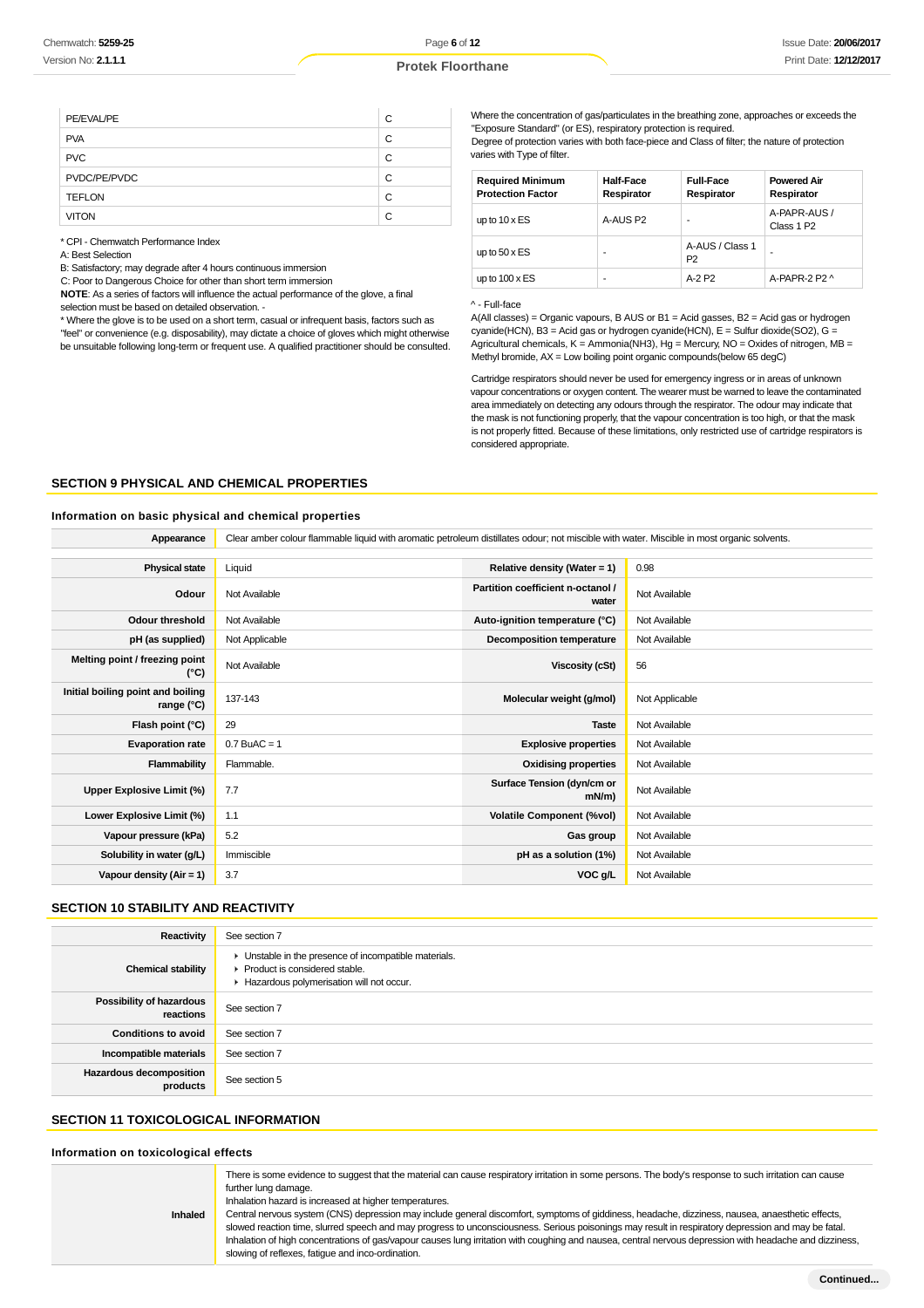Page **7** of **12 Protek Floorthane**

|                                                       | Inhalation of aerosols (mists, fumes), generated by the material during the course of normal handling, may be harmful.                                                                                                                                                                                                                                                                                                                                                                                                                                                                                                                                                       |                                                                                                                                                                                                                                                                                                              |  |
|-------------------------------------------------------|------------------------------------------------------------------------------------------------------------------------------------------------------------------------------------------------------------------------------------------------------------------------------------------------------------------------------------------------------------------------------------------------------------------------------------------------------------------------------------------------------------------------------------------------------------------------------------------------------------------------------------------------------------------------------|--------------------------------------------------------------------------------------------------------------------------------------------------------------------------------------------------------------------------------------------------------------------------------------------------------------|--|
| Ingestion                                             | Swallowing of the liquid may cause aspiration into the lungs with the risk of chemical pneumonitis; serious consequences may result. (ICSC13733)<br>Accidental ingestion of the material may be damaging to the health of the individual.                                                                                                                                                                                                                                                                                                                                                                                                                                    |                                                                                                                                                                                                                                                                                                              |  |
| <b>Skin Contact</b>                                   | Skin contact with the material may be harmful; systemic effects may result following absorption.<br>The material may cause moderate inflammation of the skin either following direct contact or after a delay of some time. Repeated exposure can cause<br>contact dermatitis which is characterised by redness, swelling and blistering.<br>Open cuts, abraded or irritated skin should not be exposed to this material<br>Entry into the blood-stream, through, for example, cuts, abrasions or lesions, may produce systemic injury with harmful effects. Examine the skin prior to the<br>use of the material and ensure that any external damage is suitably protected. |                                                                                                                                                                                                                                                                                                              |  |
| Eye                                                   | There is evidence that material may produce eye irritation in some persons and produce eye damage 24 hours or more after instillation. Severe<br>inflammation may be expected with pain.<br>The liquid produces a high level of eye discomfort and is capable of causing pain and severe conjunctivitis. Corneal injury may develop, with possible<br>permanent impairment of vision, if not promptly and adequately treated.                                                                                                                                                                                                                                                |                                                                                                                                                                                                                                                                                                              |  |
| Chronic                                               | There has been concern that this material can cause cancer or mutations, but there is not enough data to make an assessment.<br>Harmful: danger of serious damage to health by prolonged exposure through inhalation.<br>This material can cause serious damage if one is exposed to it for long periods. It can be assumed that it contains a substance which can produce severe<br>defects.<br>Substance accumulation, in the human body, may occur and may cause some concern following repeated or long-term occupational exposure.<br>Chronic solvent inhalation exposures may result in nervous system impairment and liver and blood changes. [PATTYS]                |                                                                                                                                                                                                                                                                                                              |  |
|                                                       | <b>TOXICITY</b>                                                                                                                                                                                                                                                                                                                                                                                                                                                                                                                                                                                                                                                              | <b>IRRITATION</b>                                                                                                                                                                                                                                                                                            |  |
| <b>Protek Floorthane</b>                              | Not Available                                                                                                                                                                                                                                                                                                                                                                                                                                                                                                                                                                                                                                                                | Not Available                                                                                                                                                                                                                                                                                                |  |
|                                                       |                                                                                                                                                                                                                                                                                                                                                                                                                                                                                                                                                                                                                                                                              |                                                                                                                                                                                                                                                                                                              |  |
|                                                       | <b>TOXICITY</b>                                                                                                                                                                                                                                                                                                                                                                                                                                                                                                                                                                                                                                                              | <b>IRRITATION</b><br>Eye (human): 200 ppm irritant                                                                                                                                                                                                                                                           |  |
|                                                       | Dermal (rabbit) LD50: >1700 mg/kg <sup>[2]</sup>                                                                                                                                                                                                                                                                                                                                                                                                                                                                                                                                                                                                                             |                                                                                                                                                                                                                                                                                                              |  |
| xylene                                                | Inhalation (rat) LC50: 4994.295 mg/l/4h <sup>[2]</sup>                                                                                                                                                                                                                                                                                                                                                                                                                                                                                                                                                                                                                       | Eye (rabbit): 5 mg/24h SEVERE                                                                                                                                                                                                                                                                                |  |
|                                                       | Oral (rat) LD50: 4300 mg/kg <sup>[2]</sup>                                                                                                                                                                                                                                                                                                                                                                                                                                                                                                                                                                                                                                   | Eye (rabbit): 87 mg mild<br>Skin (rabbit):500 mg/24h moderate                                                                                                                                                                                                                                                |  |
|                                                       |                                                                                                                                                                                                                                                                                                                                                                                                                                                                                                                                                                                                                                                                              |                                                                                                                                                                                                                                                                                                              |  |
|                                                       | <b>TOXICITY</b>                                                                                                                                                                                                                                                                                                                                                                                                                                                                                                                                                                                                                                                              | <b>IRRITATION</b>                                                                                                                                                                                                                                                                                            |  |
| ethylbenzene                                          | Dermal (rabbit) LD50: >5000 mg/kg <sup>[2]</sup>                                                                                                                                                                                                                                                                                                                                                                                                                                                                                                                                                                                                                             | Eye (rabbit): 500 mg - SEVERE                                                                                                                                                                                                                                                                                |  |
|                                                       | Inhalation (mouse) LC50: 17.75 mg/l/2H <sup>[2]</sup>                                                                                                                                                                                                                                                                                                                                                                                                                                                                                                                                                                                                                        | Skin (rabbit): 15 mg/24h mild                                                                                                                                                                                                                                                                                |  |
|                                                       | Oral (rat) LD50: 3500 mg/kg <sup>[2]</sup>                                                                                                                                                                                                                                                                                                                                                                                                                                                                                                                                                                                                                                   |                                                                                                                                                                                                                                                                                                              |  |
|                                                       | <b>TOXICITY</b>                                                                                                                                                                                                                                                                                                                                                                                                                                                                                                                                                                                                                                                              | <b>IRRITATION</b>                                                                                                                                                                                                                                                                                            |  |
| propylene glycol monomethyl                           | dermal (rat) LD50: >2000 mg/kg <sup>[1]</sup>                                                                                                                                                                                                                                                                                                                                                                                                                                                                                                                                                                                                                                | Not Available                                                                                                                                                                                                                                                                                                |  |
| ether acetate, alpha-isomer                           | Inhalation (rat) LC50: 6510.0635325 mg/l/6h <sup>[2]</sup>                                                                                                                                                                                                                                                                                                                                                                                                                                                                                                                                                                                                                   |                                                                                                                                                                                                                                                                                                              |  |
|                                                       | Oral (rat) LD50: >5000 mg/kg <sup>[1]</sup>                                                                                                                                                                                                                                                                                                                                                                                                                                                                                                                                                                                                                                  |                                                                                                                                                                                                                                                                                                              |  |
|                                                       | <b>TOXICITY</b>                                                                                                                                                                                                                                                                                                                                                                                                                                                                                                                                                                                                                                                              | <b>IRRITATION</b>                                                                                                                                                                                                                                                                                            |  |
| Tinuvin 328                                           | Not Available                                                                                                                                                                                                                                                                                                                                                                                                                                                                                                                                                                                                                                                                | Not Available                                                                                                                                                                                                                                                                                                |  |
|                                                       |                                                                                                                                                                                                                                                                                                                                                                                                                                                                                                                                                                                                                                                                              |                                                                                                                                                                                                                                                                                                              |  |
|                                                       | <b>TOXICITY</b>                                                                                                                                                                                                                                                                                                                                                                                                                                                                                                                                                                                                                                                              | <b>IRRITATION</b>                                                                                                                                                                                                                                                                                            |  |
| methylene bis(4-<br>cyclohexylisocyanate)             | Dermal (rabbit) LD50: >10000 mg/kg <sup>[2]</sup>                                                                                                                                                                                                                                                                                                                                                                                                                                                                                                                                                                                                                            | Eye (rabbit): slight irritant*                                                                                                                                                                                                                                                                               |  |
|                                                       | Inhalation (rat) LC50: 0.295 mg/l/4h*[2]                                                                                                                                                                                                                                                                                                                                                                                                                                                                                                                                                                                                                                     | Skin (guinea pig): sensitiser*                                                                                                                                                                                                                                                                               |  |
|                                                       | Oral (rat) LD50: 9900 mg/kg <sup>[2]</sup>                                                                                                                                                                                                                                                                                                                                                                                                                                                                                                                                                                                                                                   |                                                                                                                                                                                                                                                                                                              |  |
| bis(1,2,2,6,6-pentamethyl-                            | <b>TOXICITY</b>                                                                                                                                                                                                                                                                                                                                                                                                                                                                                                                                                                                                                                                              | <b>IRRITATION</b>                                                                                                                                                                                                                                                                                            |  |
| 4-piperidyl)sebacate                                  | Oral (rat) LD50: 3100 mg/kg <sup>[2]</sup>                                                                                                                                                                                                                                                                                                                                                                                                                                                                                                                                                                                                                                   | Not Available                                                                                                                                                                                                                                                                                                |  |
|                                                       | <b>TOXICITY</b>                                                                                                                                                                                                                                                                                                                                                                                                                                                                                                                                                                                                                                                              | <b>IRRITATION</b>                                                                                                                                                                                                                                                                                            |  |
|                                                       | dermal (rat) LD50: >2000 mg/kg <sup>[1]</sup>                                                                                                                                                                                                                                                                                                                                                                                                                                                                                                                                                                                                                                | Eye (rabbit): 100 mg/24h -moderate                                                                                                                                                                                                                                                                           |  |
| dibutyltin dilaurate                                  | Inhalation (mouse) LC50: 0.075 mg/l/2H[2]                                                                                                                                                                                                                                                                                                                                                                                                                                                                                                                                                                                                                                    | Skin (rabbit): 500 mg/24h - mild                                                                                                                                                                                                                                                                             |  |
|                                                       | Oral (rat) LD50: >=33<=300 mg/kg>[1]                                                                                                                                                                                                                                                                                                                                                                                                                                                                                                                                                                                                                                         |                                                                                                                                                                                                                                                                                                              |  |
|                                                       | <b>TOXICITY</b>                                                                                                                                                                                                                                                                                                                                                                                                                                                                                                                                                                                                                                                              | <b>IRRITATION</b>                                                                                                                                                                                                                                                                                            |  |
| methyl 1,2,2,6,6-pentamethyl-<br>4-piperidyl sebacate | Not Available                                                                                                                                                                                                                                                                                                                                                                                                                                                                                                                                                                                                                                                                | Not Available                                                                                                                                                                                                                                                                                                |  |
| Legend:                                               | data extracted from RTECS - Register of Toxic Effect of chemical Substances                                                                                                                                                                                                                                                                                                                                                                                                                                                                                                                                                                                                  | 1. Value obtained from Europe ECHA Registered Substances - Acute toxicity 2.* Value obtained from manufacturer's SDS. Unless otherwise specified                                                                                                                                                             |  |
|                                                       |                                                                                                                                                                                                                                                                                                                                                                                                                                                                                                                                                                                                                                                                              |                                                                                                                                                                                                                                                                                                              |  |
| <b>ETHYLBENZENE</b>                                   | conjunctivitis.                                                                                                                                                                                                                                                                                                                                                                                                                                                                                                                                                                                                                                                              | The material may produce severe irritation to the eye causing pronounced inflammation. Repeated or prolonged exposure to irritants may produce<br>The material may cause skin irritation after prolonged or repeated exposure and may produce on contact skin redness, swelling, the production of vesicles, |  |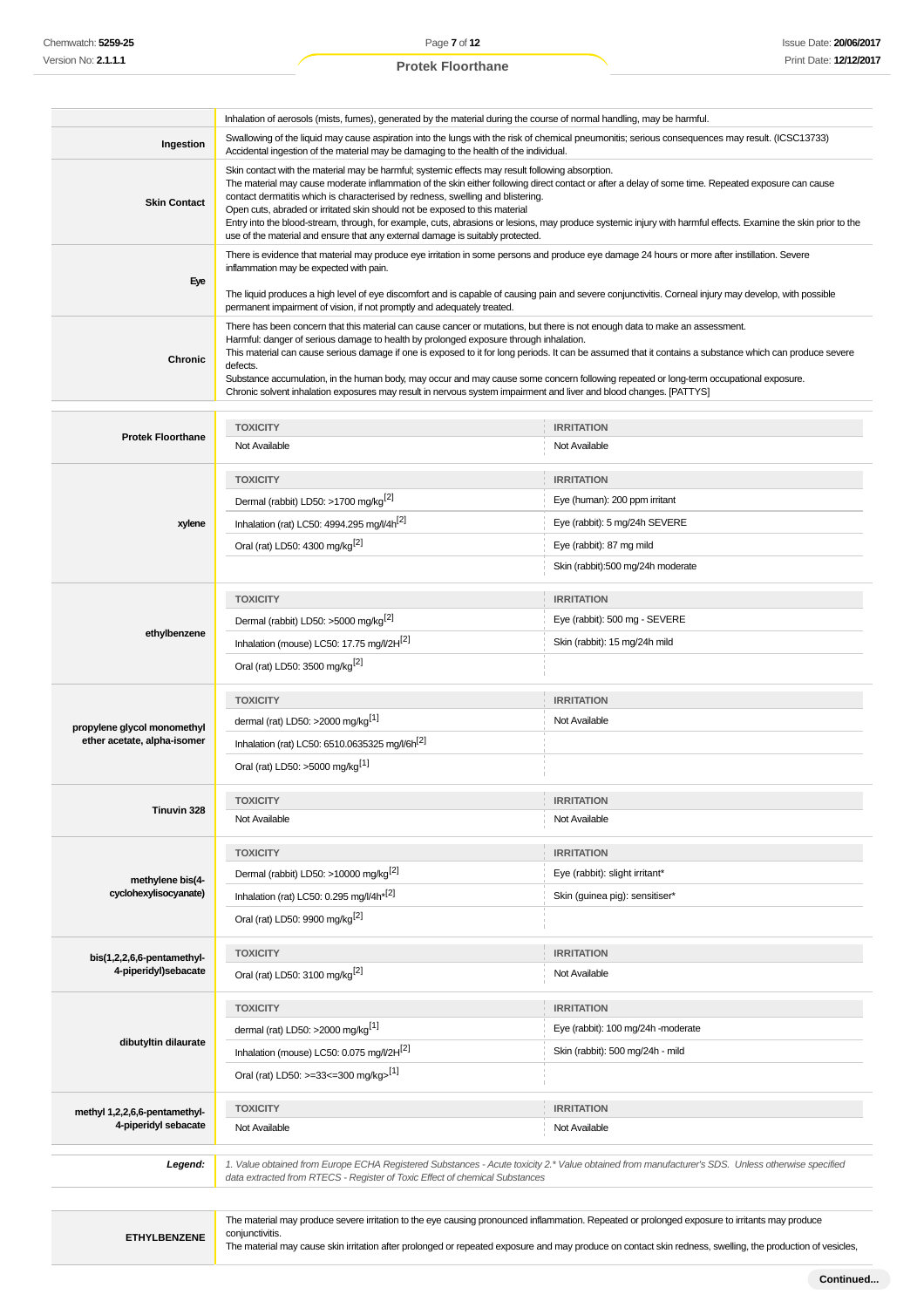|                                                                                                                                | scaling and thickening of the skin.<br>Ethylbenzene is readily absorbed when inhaled, swallowed or in contact with the skin. It is distributed throughout the body, and passed out through urine. It<br>may irritate the skin, eyes and may cause hearing loss if exposed to high doses. Long Term exposure may cause damage to the kidney, liver and lungs,<br>including a tendency to cancer formation, according to animal testing.<br>NOTE: Substance has been shown to be mutagenic in at least one assay, or belongs to a family of chemicals producing damage or change to cellular<br>DNA.<br><b>WARNING:</b> This substance has been classified by the IARC as Group 2B: Possibly Carcinogenic to Humans.<br>Liver changes, utheral tract, effects on fertility, foetotoxicity, specific developmental abnormalities (musculoskeletal system) recorded.                                                                                                                                                                                                                                                                                                                                                                                                                                                                                                                                                                                                                                                                                                                                                                       |                                 |                                                                                                                                                           |  |
|--------------------------------------------------------------------------------------------------------------------------------|----------------------------------------------------------------------------------------------------------------------------------------------------------------------------------------------------------------------------------------------------------------------------------------------------------------------------------------------------------------------------------------------------------------------------------------------------------------------------------------------------------------------------------------------------------------------------------------------------------------------------------------------------------------------------------------------------------------------------------------------------------------------------------------------------------------------------------------------------------------------------------------------------------------------------------------------------------------------------------------------------------------------------------------------------------------------------------------------------------------------------------------------------------------------------------------------------------------------------------------------------------------------------------------------------------------------------------------------------------------------------------------------------------------------------------------------------------------------------------------------------------------------------------------------------------------------------------------------------------------------------------------|---------------------------------|-----------------------------------------------------------------------------------------------------------------------------------------------------------|--|
| <b>PROPYLENE GLYCOL</b><br><b>MONOMETHYL ETHER</b><br><b>ACETATE, ALPHA-ISOMER</b>                                             | For propylene glycol ethers (PGEs):<br>Typical propylene glycol ethers include propylene glycol n-butyl ether (PnB); dipropylene glycol n-butyl ether (DPnB); dipropylene glycol methyl ether<br>acetate (DPMA) and tripropylene glycol methyl ether (TPM).<br>Testing of a wide variety of propylene glycol ethers has shown that propylene glycol-based ethers are less toxic than some ethers of the ethylene series. The<br>common toxicities associated with the lower molecular weight homologues of the ethylene series, such as adverse effects on the reproductive organs, the<br>developing embryo and foetus, blood or thymus gland, are not seen with the commercial-grade propylene glycol ethers. In the ethylene series, metabolism<br>of the terminal hydroxyl group produces and alkoxyacetic acid.<br>Animal testing shows that high concentrations (for example, 0.5%) are associated with birth defects but lower exposures have not been shown to cause<br>adverse effects.<br>The beta isomer of PGMEA comprises only 10% of the commercial material; the remaining 90% is alpha isomer. Hazard appears low, but emphasizes the<br>need for care in handling this chemical.<br>A BASF report (in ECETOC) showed that inhalation exposure to 545 ppm PGMEA (beta isomer) was associated with a teratogenic response in rabbits;<br>but exposure to 145 ppm and 36 ppm had no adverse effects. The beta isomer of PGMEA comprises only 10% of the commercial material, the remaining<br>90% is alpha isomer. Hazard appears low but emphasizes the need for care in handling this chemical. [I.C.I] *Shin-Etsu SDS |                                 |                                                                                                                                                           |  |
| <b>TINUVIN 328</b>                                                                                                             | Asthma-like symptoms may continue for months or even years after exposure to the material ends. This may be due to a non-allergic condition known as<br>reactive airways dysfunction syndrome (RADS) which can occur after exposure to high levels of highly irritating compound. Main criteria for diagnosing<br>RADS include the absence of previous airways disease in a non-atopic individual, with sudden onset of persistent asthma-like symptoms within minutes to<br>hours of a documented exposure to the irritant. Other criteria for diagnosis of RADS include a reversible airflow pattern on lung function tests, moderate to<br>severe bronchial hyperreactivity on methacholine challenge testing, and the lack of minimal lymphocytic inflammation, without eosinophilia.<br>* Great Lakes MSDS NOAEL (rats) 1 mg/kg Ames Test: Non mutagenic This material has been determined not to be a primary eye irritant in rabbits. This<br>material has been found to be a slight skin irritant in rabbits. This material did not cause sensitization in a guinea pig maximization study. This material was<br>not determined to be mutagenic in the Ames Test. In a subchronic feeding study at a 2,000 mg/kg dose level with rats, this material produced decreased<br>body weight, increased liver, kidney and testes (male) weight. Necropsy showed damage to liver. In 90 day feeding studies with rats, liver and kidney<br>damage was observed. The no-observable effect level(NOEL) for liver damage and anemia was 100 ppm and for kidney damage was 400 ppm.                                                       |                                 |                                                                                                                                                           |  |
| METHYL 1,2,2,6,6-<br>PENTAMETHYL-4-PIPERIDYL<br><b>SEBACATE</b>                                                                | No significant acute toxicological data identified in literature search.                                                                                                                                                                                                                                                                                                                                                                                                                                                                                                                                                                                                                                                                                                                                                                                                                                                                                                                                                                                                                                                                                                                                                                                                                                                                                                                                                                                                                                                                                                                                                               |                                 |                                                                                                                                                           |  |
| BIS(1,2,2,6,6-PENTAMETHYL-<br>4-PIPERIDYL)SEBACATE &<br><b>METHYL 1,2,2,6,6-</b><br>PENTAMETHYL-4-PIPERIDYL<br><b>SEBACATE</b> | The following information refers to contact allergens as a group and may not be specific to this product.<br>Contact allergies quickly manifest themselves as contact eczema, more rarely as urticaria or Quincke's oedema. The pathogenesis of contact eczema<br>involves a cell-mediated (T lymphocytes) immune reaction of the delayed type. Other allergic skin reactions, e.g. contact urticaria, involve antibody-mediated<br>immune reactions.                                                                                                                                                                                                                                                                                                                                                                                                                                                                                                                                                                                                                                                                                                                                                                                                                                                                                                                                                                                                                                                                                                                                                                                  |                                 |                                                                                                                                                           |  |
| <b>Acute Toxicity</b>                                                                                                          | ✔                                                                                                                                                                                                                                                                                                                                                                                                                                                                                                                                                                                                                                                                                                                                                                                                                                                                                                                                                                                                                                                                                                                                                                                                                                                                                                                                                                                                                                                                                                                                                                                                                                      | Carcinogenicity                 | ✔                                                                                                                                                         |  |
| <b>Skin Irritation/Corrosion</b>                                                                                               | ✔                                                                                                                                                                                                                                                                                                                                                                                                                                                                                                                                                                                                                                                                                                                                                                                                                                                                                                                                                                                                                                                                                                                                                                                                                                                                                                                                                                                                                                                                                                                                                                                                                                      | Reproductivity                  | ◎                                                                                                                                                         |  |
| Serious Eye Damage/Irritation                                                                                                  | ✔                                                                                                                                                                                                                                                                                                                                                                                                                                                                                                                                                                                                                                                                                                                                                                                                                                                                                                                                                                                                                                                                                                                                                                                                                                                                                                                                                                                                                                                                                                                                                                                                                                      | <b>STOT - Single Exposure</b>   | ✔                                                                                                                                                         |  |
| <b>Respiratory or Skin</b><br>sensitisation                                                                                    | $\circledcirc$                                                                                                                                                                                                                                                                                                                                                                                                                                                                                                                                                                                                                                                                                                                                                                                                                                                                                                                                                                                                                                                                                                                                                                                                                                                                                                                                                                                                                                                                                                                                                                                                                         | <b>STOT - Repeated Exposure</b> | ✔                                                                                                                                                         |  |
| <b>Mutagenicity</b>                                                                                                            | ര                                                                                                                                                                                                                                                                                                                                                                                                                                                                                                                                                                                                                                                                                                                                                                                                                                                                                                                                                                                                                                                                                                                                                                                                                                                                                                                                                                                                                                                                                                                                                                                                                                      | <b>Aspiration Hazard</b>        | ✔                                                                                                                                                         |  |
|                                                                                                                                |                                                                                                                                                                                                                                                                                                                                                                                                                                                                                                                                                                                                                                                                                                                                                                                                                                                                                                                                                                                                                                                                                                                                                                                                                                                                                                                                                                                                                                                                                                                                                                                                                                        | Legend:                         | $\blacktriangleright$ - Data available but does not fill the criteria for classification<br>$\blacktriangleright$ - Data available to make classification |  |

– Data Not Available to make classification

# **SECTION 12 ECOLOGICAL INFORMATION**

## **Toxicity**

| VALUE            | <b>SOURCE</b>                                                                                  |
|------------------|------------------------------------------------------------------------------------------------|
|                  |                                                                                                |
| Not<br>Available | Not<br>Available                                                                               |
| VALUE            | <b>SOURCE</b>                                                                                  |
| 2.6mg/L          | $\overline{c}$                                                                                 |
| $>3.4$ mg/L      | $\overline{2}$                                                                                 |
| 4.6mg/L          | $\overline{2}$                                                                                 |
| $0.44$ mg/L      | 2                                                                                              |
|                  | <b>SOURCE</b>                                                                                  |
|                  | 4                                                                                              |
|                  | $\overline{4}$                                                                                 |
|                  | 4                                                                                              |
|                  | 5                                                                                              |
|                  | <b>SOURCE</b>                                                                                  |
|                  | $\mathbf 1$                                                                                    |
|                  | VALUE<br>0.0043mg/L<br>1.184mg/L<br>3.6 <sub>mg/L</sub><br>$0.96$ mg/L<br>VALUE<br>$=100$ mg/L |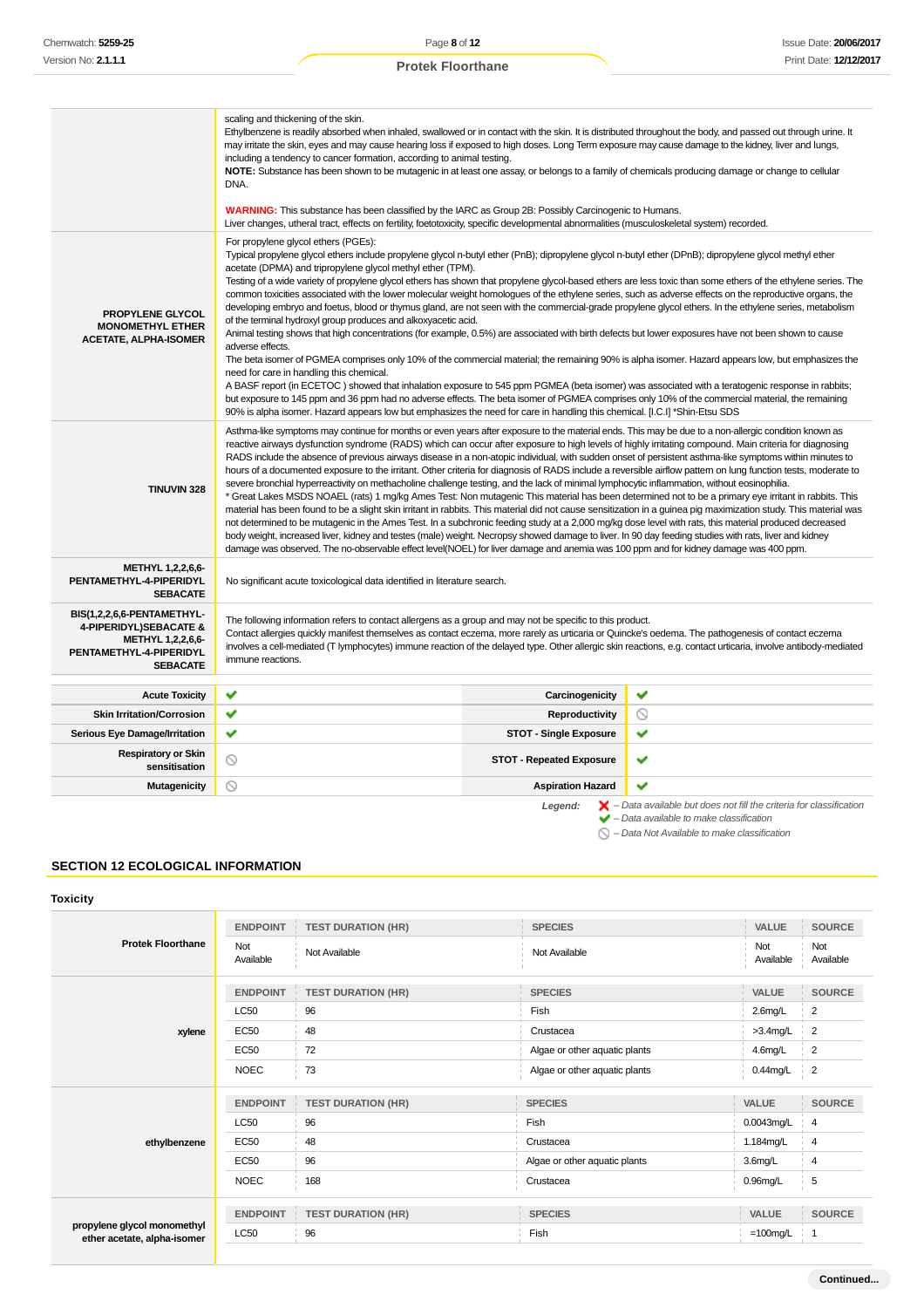|                                                       | <b>EC50</b>      | 48                                    | Crustacea                     | $=408$ mg/L      | $\mathbf{1}$                  |
|-------------------------------------------------------|------------------|---------------------------------------|-------------------------------|------------------|-------------------------------|
|                                                       | EC <sub>0</sub>  | 24                                    | Crustacea                     | $=500$ mg/L      | $\mathbf{1}$                  |
|                                                       | <b>NOEC</b>      | 336                                   | Fish                          | 47.5mg/L         | $\overline{2}$                |
|                                                       | <b>ENDPOINT</b>  | <b>TEST DURATION (HR)</b>             | <b>SPECIES</b>                | VALUE            | <b>SOURCE</b>                 |
|                                                       | <b>LC50</b>      | 96                                    | Fish                          | >0.078mg/L       | $\overline{2}$                |
| Tinuvin 328                                           | EC50             | 48                                    | Crustacea                     | $>0.083$ mg/L    | 2                             |
|                                                       | <b>EC50</b>      | 72                                    | Algae or other aquatic plants | >0.016mg/L       | $\overline{2}$                |
|                                                       | <b>NOEC</b>      | 72                                    | Algae or other aquatic plants | $0.016$ mg/L     | 2                             |
| methylene bis(4-                                      | <b>ENDPOINT</b>  | <b>TEST DURATION (HR)</b><br>÷        | <b>SPECIES</b>                | VALUE            | <b>SOURCE</b><br>$\Gamma$     |
| cyclohexylisocyanate)                                 | <b>LC50</b>      | 96                                    | Fish                          | $0.69$ mg/L   1  |                               |
| bis(1,2,2,6,6-pentamethyl-                            | <b>ENDPOINT</b>  | <b>TEST DURATION (HR)</b>             | <b>SPECIES</b>                | VALUE            | <b>SOURCE</b>                 |
| 4-piperidyl)sebacate                                  | <b>LC50</b>      | 96                                    | Fish                          | $=0.34$ mg/L     | -1                            |
| dibutyltin dilaurate                                  | <b>ENDPOINT</b>  | <b>TEST DURATION (HR)</b><br>$\Gamma$ | <b>SPECIES</b>                | VALUE            | <b>SOURCE</b><br>$\mathbb{I}$ |
|                                                       | <b>EC50</b>      | 72                                    | Algae or other aquatic plants | >1mg/L           | $\overline{2}$<br>÷.          |
|                                                       | <b>ENDPOINT</b>  | <b>TEST DURATION (HR)</b>             | <b>SPECIES</b>                | VALUE            | <b>SOURCE</b>                 |
| methyl 1,2,2,6,6-pentamethyl-<br>4-piperidyl sebacate | Not<br>Available | Not Available                         | Not Available                 | Not<br>Available | Not<br>Available              |

Extracted from 1. IUCLID Toxicity Data 2. Europe ECHA Registered Substances - Ecotoxicological Information - Aquatic Toxicity 3. EPIWIN Suite V3.12<br>QSAR) - Aquatic Toxicity Data (Estimated) 4. US EPA, Ecotox database - Aqu (Japan) - Bioconcentration Data 7. METI (Japan) - Bioconcentration Data 8. Vendor Data

Harmful to aquatic organisms, may cause long-term adverse effects in the aquatic environment.

Do NOT allow product to come in contact with surface waters or to intertidal areas below the mean high water mark. Do not contaminate water when cleaning equipment or disposing of equipment wash-waters.

Wastes resulting from use of the product must be disposed of on site or at approved waste sites. **DO NOT** discharge into sewer or waterways.

#### **Persistence and degradability**

| Ingredient                                                 | Persistence: Water/Soil       | Persistence: Air              |
|------------------------------------------------------------|-------------------------------|-------------------------------|
| xylene                                                     | $HIGH$ (Half-life = 360 days) | LOW (Half-life $= 1.83$ days) |
| ethylbenzene                                               | $HIGH$ (Half-life = 228 days) | LOW (Half-life $=$ 3.57 days) |
| propylene glycol monomethyl ether<br>acetate, alpha-isomer | <b>LOW</b>                    | LOW                           |
| Tinuvin 328                                                | <b>HIGH</b>                   | <b>HIGH</b>                   |
| methylene bis(4-<br>cyclohexylisocyanate)                  | <b>HIGH</b>                   | <b>HIGH</b>                   |
| dibutyltin dilaurate                                       | <b>HIGH</b>                   | <b>HIGH</b>                   |

#### **Bioaccumulative potential**

| Ingredient                                                 | <b>Bioaccumulation</b>   |
|------------------------------------------------------------|--------------------------|
| xylene                                                     | $MEDIUM (BCF = 740)$     |
| ethylbenzene                                               | $LOW (BCF = 79.43)$      |
| propylene glycol monomethyl ether<br>acetate, alpha-isomer | LOW (LogKOW = $0.56$ )   |
| Tinuvin 328                                                | LOW (LogKOW = $7.7359$ ) |
| methylene bis(4-<br>cyclohexylisocyanate)                  | $HIGH (LogKOW = 6.1145)$ |
| dibutyltin dilaurate                                       | $LOW (BCF = 110)$        |

## **Mobility in soil**

| Ingredient                                                 | <b>Mobility</b>        |
|------------------------------------------------------------|------------------------|
| ethylbenzene                                               | LOW ( $KOC = 517.8$ )  |
| propylene glycol monomethyl ether<br>acetate, alpha-isomer | $HIGH (KOC = 1.838)$   |
| Tinuvin 328                                                | $LOW (KOC = 12760000)$ |
| methylene bis(4-<br>cyclohexylisocyanate)                  | LOW ( $KOC = 376200$ ) |
| dibutyltin dilaurate                                       | $LOW (KOC = 64610000)$ |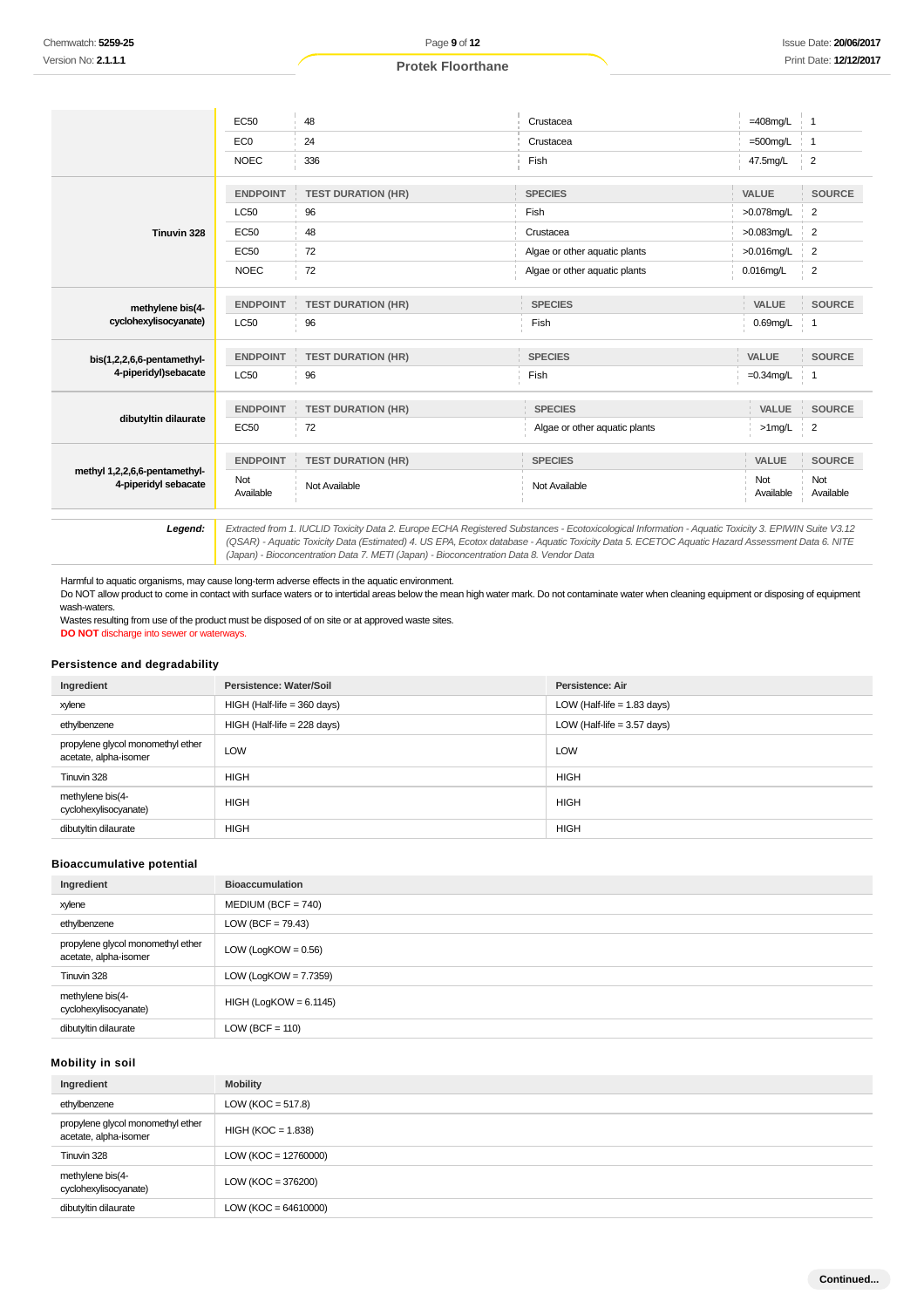## **SECTION 13 DISPOSAL CONSIDERATIONS**

#### **Waste treatment methods**

|                              | • Containers may still present a chemical hazard/ danger when empty.                                                                                                                  |
|------------------------------|---------------------------------------------------------------------------------------------------------------------------------------------------------------------------------------|
|                              | Return to supplier for reuse/ recycling if possible.                                                                                                                                  |
|                              | Otherwise:                                                                                                                                                                            |
|                              | If container can not be cleaned sufficiently well to ensure that residuals do not remain or if the container cannot be used to store the same product, then                           |
|                              | puncture containers, to prevent re-use, and bury at an authorised landfill.                                                                                                           |
|                              | • Where possible retain label warnings and SDS and observe all notices pertaining to the product.                                                                                     |
|                              | DO NOT allow wash water from cleaning or process equipment to enter drains.                                                                                                           |
|                              | It may be necessary to collect all wash water for treatment before disposal.                                                                                                          |
| Product / Packaging disposal | In all cases disposal to sewer may be subject to local laws and requlations and these should be considered first.                                                                     |
|                              | • Where in doubt contact the responsible authority.                                                                                                                                   |
|                              | Recycle wherever possible.                                                                                                                                                            |
|                              | ► Consult manufacturer for recycling options or consult local or regional waste management authority for disposal if no suitable treatment or disposal<br>facility can be identified. |
|                              | ▶ Dispose of by: burial in a land-fill specifically licensed to accept chemical and / or pharmaceutical wastes or Incineration in a licensed apparatus (after                         |
|                              | admixture with suitable combustible material).                                                                                                                                        |
|                              | • Decontaminate empty containers.                                                                                                                                                     |

## **SECTION 14 TRANSPORT INFORMATION**

| <b>Labels Required</b>             |                                                                                               |                |  |  |  |
|------------------------------------|-----------------------------------------------------------------------------------------------|----------------|--|--|--|
|                                    |                                                                                               |                |  |  |  |
| <b>Marine Pollutant</b>            | <b>NO</b>                                                                                     |                |  |  |  |
| <b>HAZCHEM</b>                     | $-3Y$                                                                                         |                |  |  |  |
| Land transport (ADG)               |                                                                                               |                |  |  |  |
| <b>UN number</b>                   | 1866                                                                                          |                |  |  |  |
| UN proper shipping name            | RESIN SOLUTION, flammable                                                                     |                |  |  |  |
| Transport hazard class(es)         | 3<br>Class<br>Subrisk<br>Not Applicable                                                       |                |  |  |  |
| Packing group                      | $\ensuremath{\mathsf{III}}\xspace$                                                            |                |  |  |  |
| <b>Environmental hazard</b>        | Not Applicable                                                                                |                |  |  |  |
| Special precautions for user       | Special provisions<br>223<br>Limited quantity<br>5L                                           |                |  |  |  |
| Air transport (ICAO-IATA / DGR)    |                                                                                               |                |  |  |  |
| <b>UN number</b>                   | 1866                                                                                          |                |  |  |  |
| UN proper shipping name            | Resin solution flammable                                                                      |                |  |  |  |
| Transport hazard class(es)         | <b>ICAO/IATA Class</b><br>3<br>ICAO / IATA Subrisk<br>Not Applicable<br><b>ERG Code</b><br>3L |                |  |  |  |
| Packing group                      | $\mathbf{III}$                                                                                |                |  |  |  |
| <b>Environmental hazard</b>        | Not Applicable                                                                                |                |  |  |  |
|                                    | Special provisions                                                                            | A <sub>3</sub> |  |  |  |
|                                    | Cargo Only Packing Instructions                                                               | 366            |  |  |  |
|                                    | Cargo Only Maximum Qty / Pack                                                                 | 220L           |  |  |  |
| Special precautions for user       | Passenger and Cargo Packing Instructions                                                      | 355            |  |  |  |
|                                    | Passenger and Cargo Maximum Qty / Pack                                                        | 60L            |  |  |  |
|                                    | Passenger and Cargo Limited Quantity Packing Instructions                                     | Y344           |  |  |  |
|                                    | Passenger and Cargo Limited Maximum Qty / Pack                                                | 10L            |  |  |  |
| Sea transport (IMDG-Code / GGVSee) |                                                                                               |                |  |  |  |
| <b>UN number</b>                   | 1866                                                                                          |                |  |  |  |

# **UN proper shipping name** RESIN SOLUTION flammable **Transport hazard class(es)** IMDG Class 3 IMDG Subrisk Not Applicable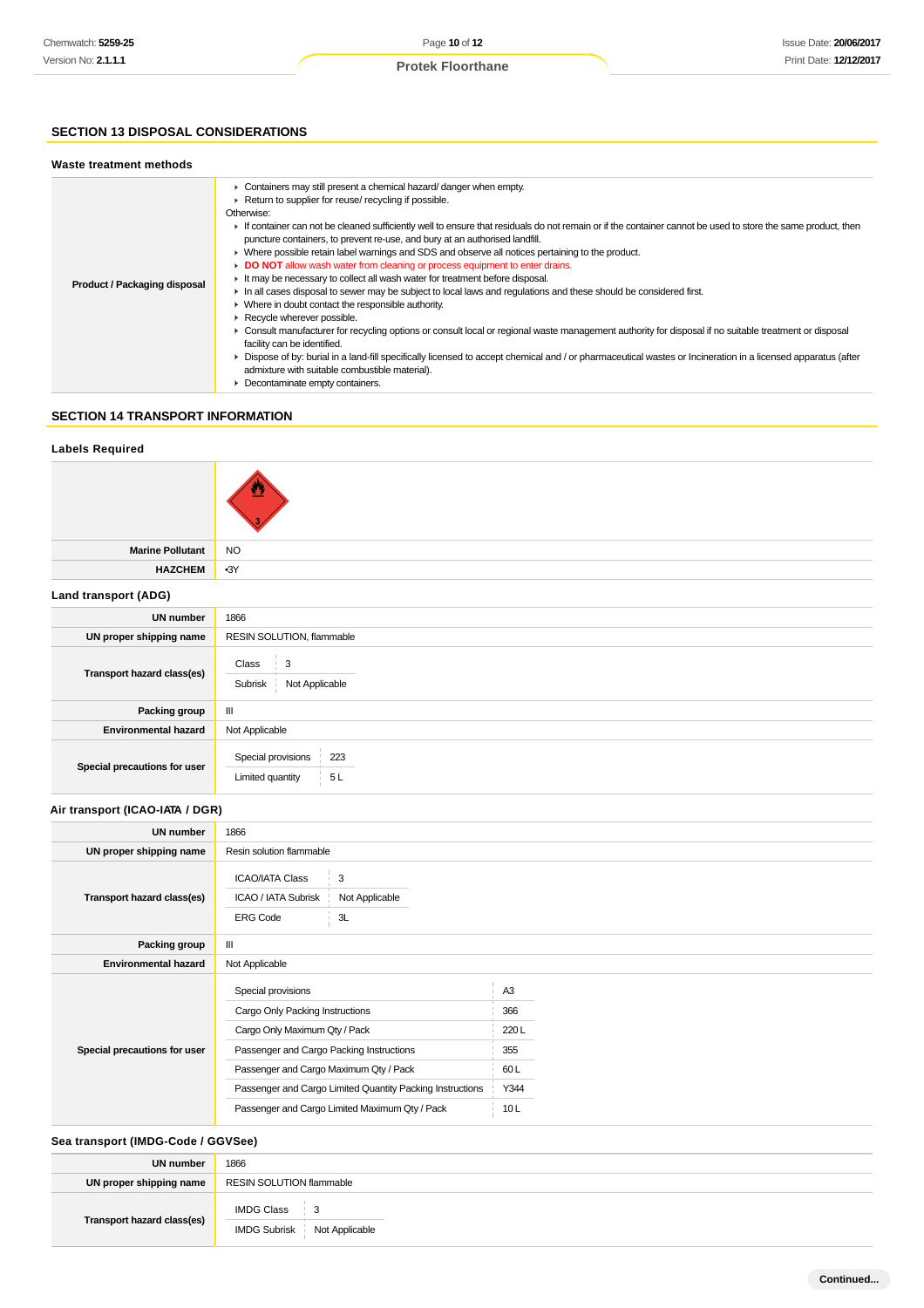| Packing group                                                                                                                                                                                      | Ш                                          |                                                               |                                                                                                                                                           |  |
|----------------------------------------------------------------------------------------------------------------------------------------------------------------------------------------------------|--------------------------------------------|---------------------------------------------------------------|-----------------------------------------------------------------------------------------------------------------------------------------------------------|--|
| <b>Environmental hazard</b>                                                                                                                                                                        | Not Applicable                             |                                                               |                                                                                                                                                           |  |
|                                                                                                                                                                                                    |                                            |                                                               |                                                                                                                                                           |  |
|                                                                                                                                                                                                    | <b>EMS Number</b>                          | $F-E$ , S-E                                                   |                                                                                                                                                           |  |
| Special precautions for user                                                                                                                                                                       | Special provisions                         | 223 955                                                       |                                                                                                                                                           |  |
|                                                                                                                                                                                                    | <b>Limited Quantities</b>                  | 5L                                                            |                                                                                                                                                           |  |
| Transport in bulk according to Annex II of MARPOL and the IBC code<br>Not Applicable<br>SECTION 15 REGULATORY INFORMATION                                                                          |                                            |                                                               |                                                                                                                                                           |  |
|                                                                                                                                                                                                    |                                            |                                                               |                                                                                                                                                           |  |
| Safety, health and environmental regulations / legislation specific for the substance or mixture                                                                                                   |                                            |                                                               |                                                                                                                                                           |  |
| XYLENE(1330-20-7) IS FOUND ON THE FOLLOWING REGULATORY LISTS                                                                                                                                       |                                            |                                                               |                                                                                                                                                           |  |
| Australia Exposure Standards<br>Australia Hazardous Substances Information System - Consolidated Lists                                                                                             |                                            |                                                               | Australia Inventory of Chemical Substances (AICS)<br>International Agency for Research on Cancer (IARC) - Agents Classified by the IARC                   |  |
|                                                                                                                                                                                                    |                                            |                                                               | Monographs                                                                                                                                                |  |
| ETHYLBENZENE(100-41-4) IS FOUND ON THE FOLLOWING REGULATORY LISTS                                                                                                                                  |                                            |                                                               |                                                                                                                                                           |  |
| Australia Exposure Standards                                                                                                                                                                       |                                            |                                                               | Australia Inventory of Chemical Substances (AICS)                                                                                                         |  |
| Australia Hazardous Substances Information System - Consolidated Lists                                                                                                                             |                                            |                                                               | International Agency for Research on Cancer (IARC) - Agents Classified by the IARC<br>Monographs                                                          |  |
|                                                                                                                                                                                                    |                                            |                                                               | PROPYLENE GLYCOL MONOMETHYL ETHER ACETATE, ALPHA-ISOMER(108-65-6) IS FOUND ON THE FOLLOWING REGULATORY LISTS                                              |  |
| Australia Exposure Standards                                                                                                                                                                       |                                            |                                                               | Australia Inventory of Chemical Substances (AICS)                                                                                                         |  |
| Australia Hazardous Substances Information System - Consolidated Lists                                                                                                                             |                                            |                                                               |                                                                                                                                                           |  |
| TINUVIN 328(25973-55-1) IS FOUND ON THE FOLLOWING REGULATORY LISTS                                                                                                                                 |                                            |                                                               |                                                                                                                                                           |  |
| Australia Inventory of Chemical Substances (AICS)                                                                                                                                                  |                                            |                                                               |                                                                                                                                                           |  |
| METHYLENE BIS(4-CYCLOHEXYLISOCYANATE)(5124-30-1) IS FOUND ON THE FOLLOWING REGULATORY LISTS                                                                                                        |                                            |                                                               |                                                                                                                                                           |  |
| Australia Exposure Standards                                                                                                                                                                       |                                            |                                                               | Australia Inventory of Chemical Substances (AICS)                                                                                                         |  |
| Australia Hazardous Substances Information System - Consolidated Lists<br>Australia Work Health and Safety Regulations 2016 - Hazardous chemicals (other than lead)<br>requiring health monitoring |                                            |                                                               |                                                                                                                                                           |  |
| BIS(1,2,2,6,6-PENTAMETHYL-4-PIPERIDYL)SEBACATE(41556-26-7) IS FOUND ON THE FOLLOWING REGULATORY LISTS                                                                                              |                                            |                                                               |                                                                                                                                                           |  |
| Australia Inventory of Chemical Substances (AICS)                                                                                                                                                  |                                            |                                                               |                                                                                                                                                           |  |
| DIBUTYLTIN DILAURATE(77-58-7) IS FOUND ON THE FOLLOWING REGULATORY LISTS                                                                                                                           |                                            |                                                               |                                                                                                                                                           |  |
| Australia Exposure Standards                                                                                                                                                                       |                                            |                                                               | Australia Inventory of Chemical Substances (AICS)                                                                                                         |  |
| Australia Hazardous Substances Information System - Consolidated Lists                                                                                                                             |                                            |                                                               |                                                                                                                                                           |  |
|                                                                                                                                                                                                    |                                            |                                                               |                                                                                                                                                           |  |
| METHYL 1,2,2,6,6-PENTAMETHYL-4-PIPERIDYL SEBACATE(82919-37-7) IS FOUND ON THE FOLLOWING REGULATORY LISTS<br>Australia Inventory of Chemical Substances (AICS)                                      |                                            |                                                               |                                                                                                                                                           |  |
| <b>National Inventory</b>                                                                                                                                                                          | <b>Status</b>                              |                                                               |                                                                                                                                                           |  |
| Australia - AICS                                                                                                                                                                                   | Υ                                          |                                                               |                                                                                                                                                           |  |
| Canada - DSL                                                                                                                                                                                       | Υ                                          |                                                               |                                                                                                                                                           |  |
| Canada - NDSL                                                                                                                                                                                      |                                            | dilaurate; methyl 1,2,2,6,6-pentamethyl-4-piperidyl sebacate) | N (propylene glycol monomethyl ether acetate, alpha-isomer; xylene; bis(1,2,2,6,6-pentamethyl-4-piperidyl)sebacate; Tinuvin 328; ethylbenzene; dibutyltin |  |
| China - IECSC                                                                                                                                                                                      | Υ                                          |                                                               |                                                                                                                                                           |  |
| Europe - EINEC / ELINCS / NLP                                                                                                                                                                      | Υ                                          |                                                               |                                                                                                                                                           |  |
| Japan - ENCS                                                                                                                                                                                       | Υ                                          |                                                               |                                                                                                                                                           |  |
| Korea - KECI                                                                                                                                                                                       | Υ                                          |                                                               |                                                                                                                                                           |  |
| New Zealand - NZIoC                                                                                                                                                                                | Υ                                          |                                                               |                                                                                                                                                           |  |
| Philippines - PICCS                                                                                                                                                                                | Υ                                          |                                                               |                                                                                                                                                           |  |
| USA - TSCA                                                                                                                                                                                         | Υ                                          |                                                               |                                                                                                                                                           |  |
|                                                                                                                                                                                                    | $Y = All$ ingredients are on the inventory |                                                               |                                                                                                                                                           |  |

#### **SECTION 16 OTHER INFORMATION**

## **Other information**

**Legend:**

## **Ingredients with multiple cas numbers**

| Name                                                       | CAS No                                                                                                                                  |
|------------------------------------------------------------|-----------------------------------------------------------------------------------------------------------------------------------------|
| propylene glycol monomethyl ether<br>acetate, alpha-isomer | 108-65-6, 84540-57-8, 142300-82-1                                                                                                       |
| methylene bis(4-<br>cyclohexylisocyanate)                  | 5124-30-1, 103072-21-5, 107314-16-9, 123773-48-8, 135822-12-7, 13622-90-7, 190601-97-9, 201536-77-8, 68966-63-2, 73156-15-7, 88504-76-1 |

N = Not determined or one or more ingredients are not on the inventory and are not exempt from listing(see specific ingredients in brackets)